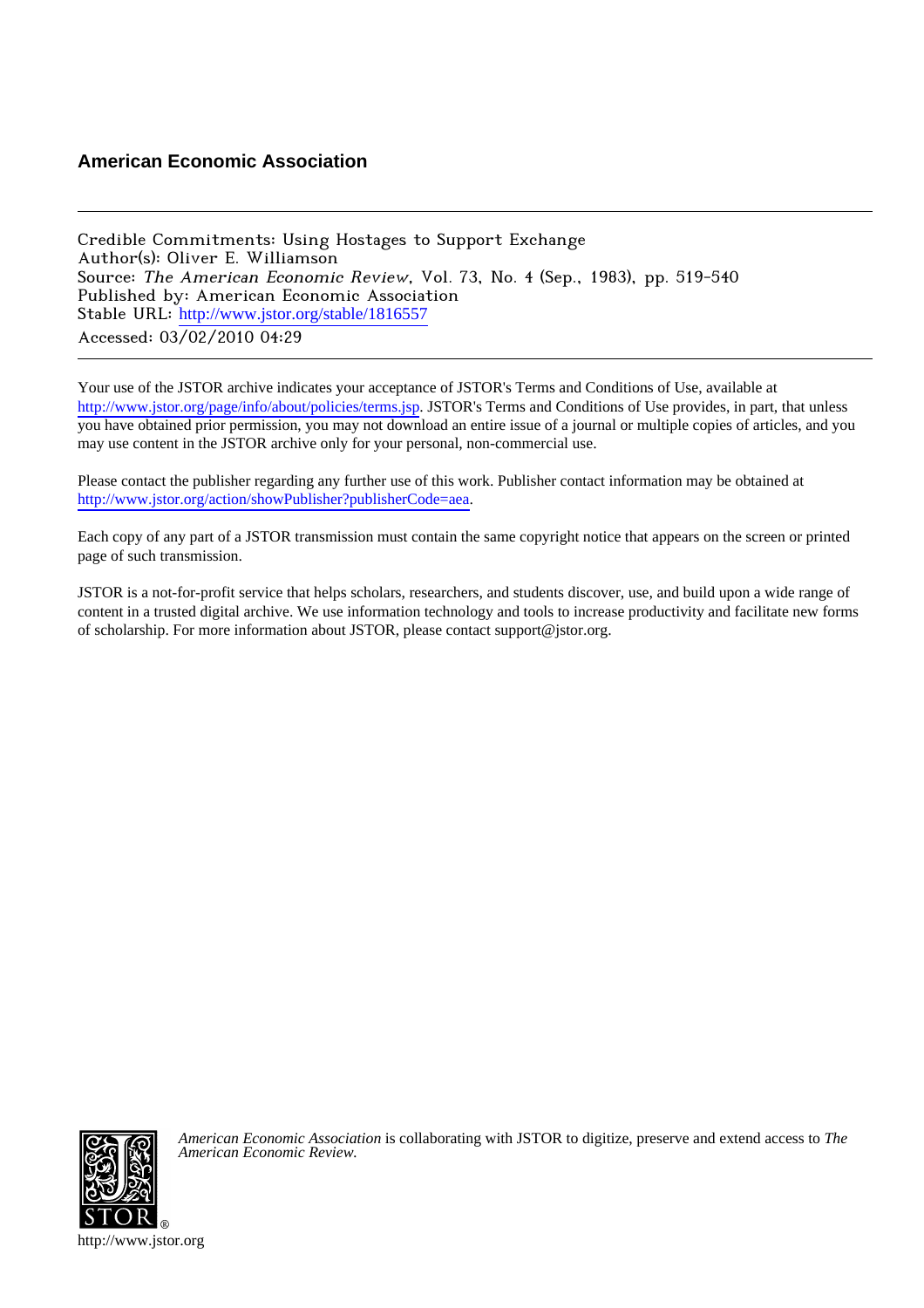# **Credible Commitments: Using Hostages to Support Exchange**

**By OLIVER E. WILLIAMSON\*** 

**Credible commitments and credible threats share the following common attribute: both appear mainly in conjunction with irreversible, specialized investments. But whereas credible commitments are undertaken in support of alliances and to promote exchange, credible threats appear in the context of conflict and rivalry.' The former involve reciprocal acts designed to safeguard a relationship, while the latter are unilateral efforts to preempt an advantage. Efforts to support exchange generally operate in the service of efficiency; preemptive investments, by contrast, are commonly antisocial. Both are plainly important to politics and economics, but the study of credible commitments is arguably the more fundamental of the two.** 

**Interest in credible threats is much more widespread and the credible threat literature** 

**\*Department of Economics, Yale University, New Haven, CT 06520. This paper has benefited from the comments of participants in the Sloan Foundation Workshops in Transaction Cost Economics at the University of Pennsylvania and the University of Minnesota, and from seminar presentations at Oxford University, Williams College, and Yale University. Comments by Dennis Carlton, Frank Easterbrook, Benjamin Klein, Scott Masten, Michael Riordan, David Sappington, Richard Stewart, and Lester Telser, and from the referees of this journal are gratefully acknowledged. Research support from the National Science Foundation is gratefully acknowledged.** 

<sup>1</sup>It should be noted that I use the terms threat and **commitment differently than do Curtis Eaton and Richard Lipsey (1981). They distinguish between empty and credible threats and use the term commitment to refer to the latter. I submit that the language of rivalry is well serviced by reference to threats; and I suggest that the term commitment be reserved to describe exchange. Thus both credible and noncredible threats would be distinguished in assessing rivalry. Similarly, credible and noncredible commitments are distinguished in evaluating exchange. Alliances complicate matters in that these are organized in relation to another party. This could be wholly beneficial, but it need not be. Thus suppliers could form an alliance in relation to buyers, with possible antisocial results. Credible commitments which simultaneously support exchange and promote alliances thus sometimes pose tradeoffs.** 

is more fully developed,<sup>2</sup> however, than is **the interest and economic literature dealing with credible commitments. This disparity is consistent with the treatment accorded to each in Thomas Schelling's classic essay (1956) on bargaining, where the main emphasis is placed on tactics by which one party can realize an advantage in relation to a rival by credibly "tieing ones hands." But Schelling also, albeit briefly, addresses the matter of promise. He observes in this connection that "Bargaining may have to concern itself with an 'incentive' system as well as the division of gains" (p. 300) and adds in a footnote that the exchange of hostages served incentive purposes in an earlier age (p. 300, fn. 17).** 

**That the study of credible commitments has been relatively neglected is explained by the assumption, common to both law and economics, that the legal system enforces promises in a knowledgeable, sophisticated, and low-cost way. Albeit instructive, this convenient assumption is commonly contradicted by the facts-on which account additional or alternative modes of governance have arisen. Bilateral efforts to create and offer hostages are an interesting and, as it turns out, economically important illustration. Absent a recognition and appreciation for the merits of "private ordering," the suggestion that hostages are used to support contemporary exchange is apt to be dismissed as fanciful. I submit, however, that not only are the economic equivalents of hostages**  widely used to effect credible commitments, **but failure to recognize the economic pur-** 

**<sup>2</sup>Recent applications within economics involve investments in specific capital undertaken for the purpose of impeding new entry (Avinash Dixit, 1979; 1982; Eaton and Lipsey, 1981; Richard Schmalensee, 1981). For a discussion of reputation effects and quasi credibility in the economics literature, see David Kreps and Robert Wilson (1982), Paul Milgrom and John Roberts ( 1982), and myself ( 1 982b).**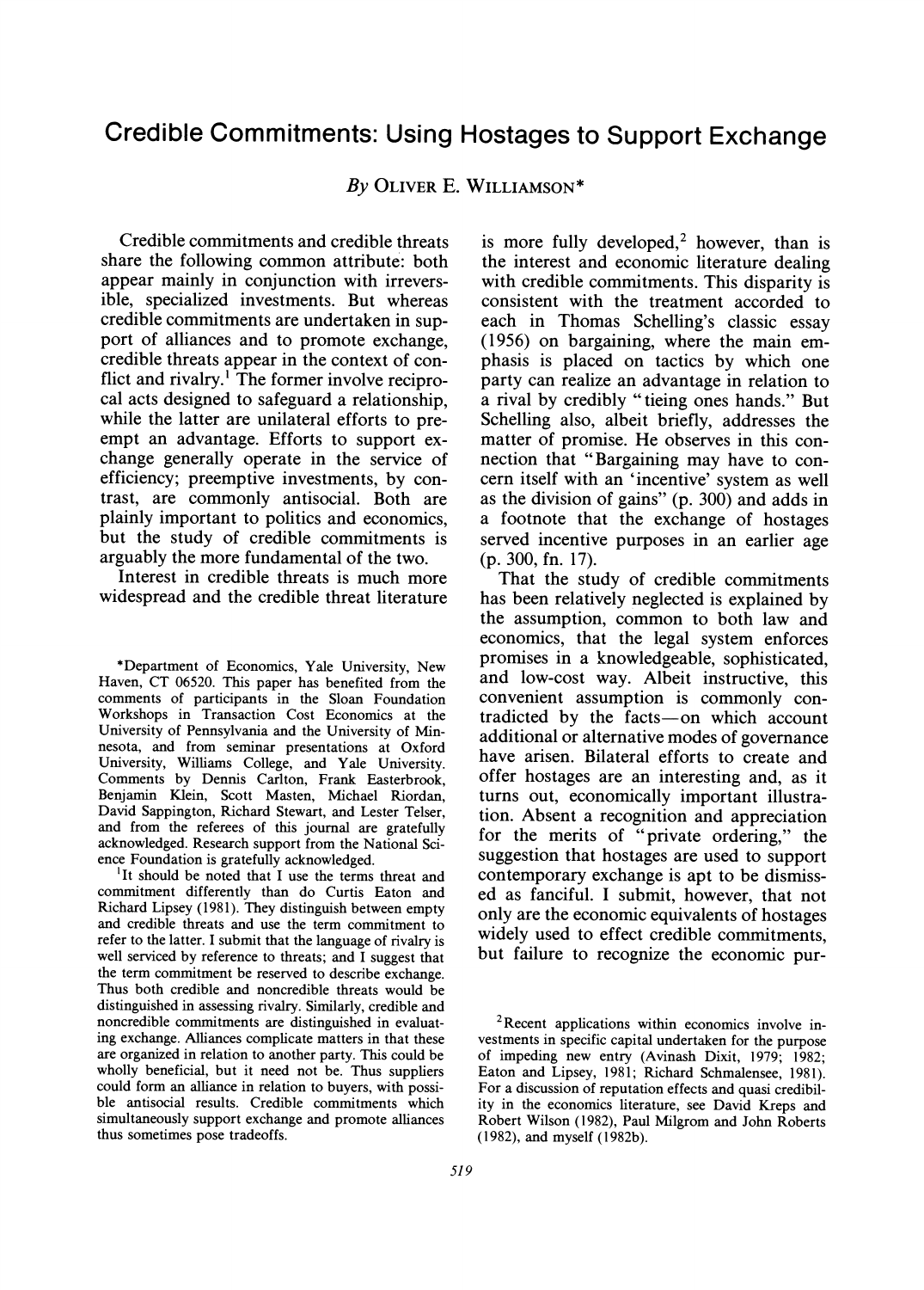**poses served by hostages has been responsible for repeated policy error.** 

**The private ordering approach to the study of contract is sketched in Section I. A simple model for assessing the efficiency ramifications of alternative contracts, one of which involves hostages, is developed in Section II. The model demonstrates that the investments made by suppliers are influenced by the incentives experienced by buyers. Incentive complications that reach beyond the model are discussed in Section III. Applications of the argument to unilateral and to bilateral exchange are set out in Sections IV and V. Some evidence bearing on petroleum exchanges and public policy attitudes that relate thereto are examined in Section VI.** 

#### **I. Private Ordering**

#### **A. Contracting Traditions**

**Most studies of exchange assume that efficacious rules of law regarding contract disputes are in place and that these are applied by the courts in an informed, sophisticated, and low-cost way. These assumptions are convenient, in that lawyers and economists are relieved of the need to examine the variety of ways by which individual parties to exchange "contract out of or away from" the governance structures of the state by devising private orderings. A division of effort thus arises whereby economists are preoccupied with the economic benefits that accrue to specialization and exchange, while legal specialists focus on the technicalities of contract law.3** 

**The "legal centralism" tradition reflects this orientation. It maintains that "disputes require 'access' to a forum external to the original social setting of the dispute... [and that] remedies will be provided as prescribed** 

**in some body of authoritative learning and dispensed by experts who operate under the auspices of the state" (Marc Galanter, 1981, p. 1). The facts, however, disclose otherwise. Most disputes, including many of those which, under current rules, could be brought to a court, are resolved by avoidance, selfhelp, and the like (Galanter, p. 2).** 

**The unreality of the assumptions of legal centralism can be defended by reference to the fruitfulness of the pure exchange model. This is not disputed here. My concern with this tradition is that the law and economics of private ordering have been pushed into the background as a consequence. This is unfortunate, since "In many instances the participants can devise more satisfactory solutions to their disputes than can professionals constrained to apply general rules on the basis of limited knowledge of the dispute" (Galanter, p. 4).4** 

**Four distinct, albeit related, literatures**  within economics<sup>5</sup> have developed over the **past decade in which private ordering is expressly or implicitly featured: the incentive compatibility literature (Leonid Hurwicz, 1972); the literature on the economics of internal organization (Ronald Coase, 1937; Kenneth Arrow, 1963, 1974; myself, 1971, 1975, 1979; Benjamin Klein et al., 1978; David Teece, 1982; Eugene Fama and Michael Jensen, 1983); the financial economics literature dealing with bonding (Joseph Stiglitz, 1974; Jensen and William Meckling, 1976; Sanford Grossman and Oliver Hart, 1982); and the study of self-enforcing agreements (Lester Telser, 1981; Klein and Keith Leffler, 1981). The first two of these have been reviewed elsewhere (Hurwicz, 1973; myself, 1981, 1982b). The third takes issue** 

**4Galanter elaborates as follows: "The variability of preferences and of situations, compared to the small number of things that can be taken into account by formal rules..., and the loss of meaning in transforming the dispute into professional categories suggest limits on the desirability of conforming outcomes to authoritative rules" (1981, p. 4).** 

**<sup>3</sup>Lawyers do not have a monopoly on refining contractual rules. For recent contributions by economists, see Peter Diamond and Eric Maskin (1979) and Steven Shavell (1980). Such an economic approach to contract focuses on the technicalities of legal rules. The approach taken here holds that even refined rules of law are costly to implement, whence private ordering is widely employed.** 

<sup>&</sup>lt;sup>5</sup> There is also a long legal tradition in which contract **as legal rule is disputed. Karl Llewellyn's views regarding "contract as framework" (1931) are especially important. Recent significant contributions include Stewart Macaulay (1963) and Ian Macneil (1974). For a discussion, see my 1979 article.**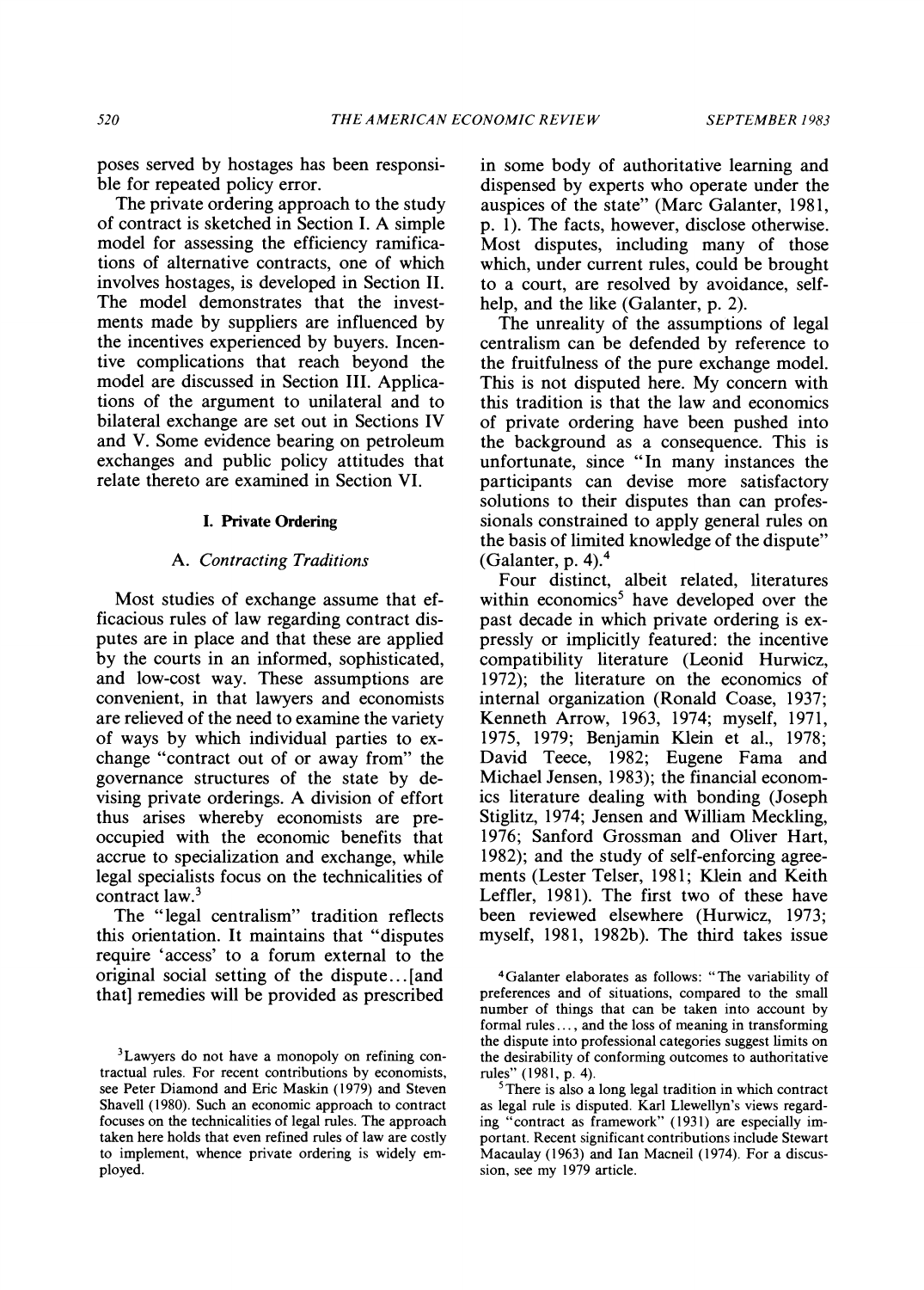**with the Modigliani-Miller theorem that the firm's production plan is independent of its financial structure.6 The fourth deals with contracting in intermediate product markets and expressly relies on private ordering.** 

**Telser characterizes a self-enforcing agreement as one which, if "one party violates the terms the only recourse of the other is to terminate the agreement" (p. 27). Contrary to legal centralism, the courts and other third parties are assumed away. Klein and Leffler are explicit on this: "we assume throughout... that contracts are not enforceable by the government or any third party" (p. 616). Commercial contract law in late nineteenth-century Taiwan evidently approximated this condition (Rosser Brockman, 1980). Stewart Macaulay's remarks about the informality of contract in business are likewise in this spirit: "Often business**men do not feel they have 'a contract'**rather they have 'an order.' They speak of 'cancelling the order' rather than 'breaching our contract"' (1963, p. 61).** 

**To be sure, pure private ordering is extreme. As Robert Mnookin and Lewis Kornhauser state, private ordering invariably operates in "the shadow of the law" (1979).7** 

**6Grossman and Hart make the interesting distinction between a bonding and a signaling equilibrium: in the former, agents communicate "their endogenous intentions, while the latter involves agents communicating their exogenous characteristics" (p. 110). Put differently, bonding has reference to the incentives of agents at the contract execution stage (an ex post condition), whereas signaling involves inferring the directly unobservable ex ante attributes of agents, which are fully prespecified. Thus whereas Stephen Ross (1977) uses the debt-equity ratio to signal objective (exogenous) differences in the quality of management, Grossman and Hart use debt to precommit managers to a course of action whereby closer ex post adherence to profit maximization is induced. Specifically, debt becomes an instrument by which managers place themselves at hazard, in recognition of which the financial market places a higher value on the firm (Grossman and Hart, p. 130). Since managers are assumed to benefit from this higher market valuation (Grossman and Hart, p. 109), they self-consciously accept the hazards of bankruptcy which debt financing poses.** 

**7Galanter suggests that a better way to characterize the study of contract is "law in the shadow of indigenous ordering" (p. 23). There is a good deal to be said for this. The main point is that a place for law is properly provided in any comprehensive study of contract.** 

**It suffices for my purposes to argue that the incentives of private parties to devise bilateral contractual safeguards is a function of the efficacy of court adjudication, and that this varies with the attributes of transactions. Specifically the courts experience serious disabilities with respect to the transactions of the kinds herein described.** 

## **B. Some Attributes of this Article**

**This article examines self-enforcing agreements in transaction cost terms. Contracting agents are thus assumed to be subject to bounded rationality and, where circumstances permit, are given to opportunism.8** 

**Although hostages can have both ex ante (screening) and ex post (bonding) effects, the ex post contract execution consequences are of principal interest here.9 This is also the focus of the self-enforcing agreement literature. Additionally, like both Telser and Klein-Leffler, the intertemporal contracts of concern here feature both uncertainty and transaction-specific capital. But in other respects there are important differences.** 

**Thus, whereas Telser deals with "a sequence of transactions over time such that the ending date is unknown and uncertain" (p. 30), because any finite sequence of transactions using his model will unravel (p. 29), the transactions that I consider can be (indeed, normally are) finite. Furthermore, the role of transaction specific capital is more explicit and fully developed in this article than in Telser's.** 

**The self-enforcing contracts studied by Klein and Leffler are likewise of indefinite rather than finite duration. The hostage model is further distinguishable from Klein-Leffler in that 1) they deal with quality un-**

**8Whereas previously I have emphasized firm versus market governance, here I focus strictly on marketmediated exchange. The governance issue of interest thus involves choice among alternative contracts.** 

**9Ex ante screening attributes are briefly examined in an earlier version of this paper (1982a, pp. 6-9). The assessment of a screening equilibrium is complex, however, and is not central to the main argument. See Michael Rothschild and Stiglitz (1976) and John Riley (1 979a, b) for a discussion of screening equilibrium issues.**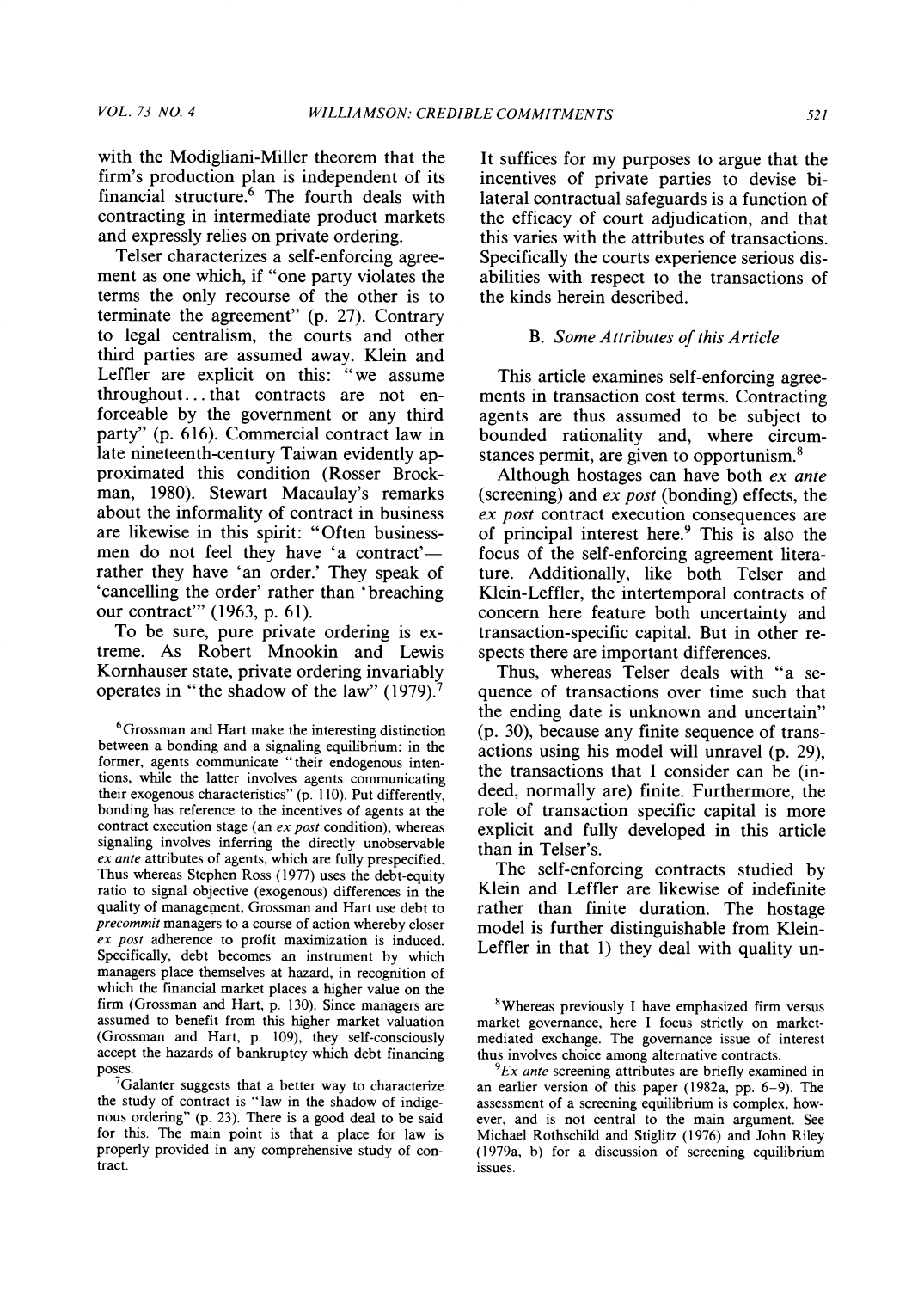**certainty in final goods markets, whereas I assume that quality is known and focus on stochastic demand in intermediate product markets;'0 2) their "fundamental theoretical result" involves the assurance of quality through the sacrifice of "minimum-cost production techniques" (pp. 618, 628-29), while the hostage model involves no such sacrifice (indeed, the use of hostages to support exchange encourages investment in specific asset technologies which have lower expected costs);" and 3) suppliers in their model are confronted neither with expropriation nor adaptation hazards, while these are both of concern to me. More generally, the hostage model and imagery have application to a quite different set of contractual circumstances than the analysis of quality assurance contemplates.** 

#### **II. The Hostage Model**

**The simple hostage model serves to illuminate both unilateral and bilateral exchange, permits the concept of specific capital to be extended beyond earlier uses, and clarifies how costs should be described in assessing exchange. While it is primitive and suggestive, rather than refined and definitive, it serves as a paradigmatic wedge by which the importance of private ordering is ex-**

**"Contrary to the argument advanced by Klein and Leffler, total costs need not increase in a quality assurance model because investments are shifted from a reversible (fixed cost) to an irreversible (sunk cost) technology. Thus instead of a general purpose building of nondescript design, the producer could construct a building with a distinctive "signature." The durable investments could be the same, but the alternative value that can be realized from the second building might be much lower. The long-term commitments that are signaled by this second design relieve customers of quality shading hazards, which is the central issue with which Klein and Leffler are concerned.** 

**posed and is easily made the vehicle for further analysis.** 

## **A. Technologies and Costs**

**The assessment of alternative contracts will be facilitated by assuming that the product in question can be produced by either of two technologies. One is a general purpose technology; the second is a special purpose technology. The special purpose technology requires greater investment in transaction specific durable assets and, as described below, is more efficient for servicing steadystate demands.** 

**Costs that are highly specific to a transaction have two attributes: they are incurred in advance of the contemplated exchange; and their value in alternative uses, or by alternative users, is greatly reduced.12 As Klein and Leffler put it, the irreversible, nonsalvageable part of an advance commitment is sunk (p. 619). It is common to think of this as applying to physical plant or accounting costs that are reported as fixed, but this is not the critical distinction. Thus investments in labor (transaction specific human capital) can be highly specific. And many costs that for accounting purposes are reported to be fixed are in fact nonspecific, hence can be recovered (salvaged) by redeployment. Durable but mobile assets such as general purpose trucks or airplanes are illustrations.** 

**The two technologies in question will thus be described in value realization terms. The value that can be realized by redeploying variable and fixed costs will be given by v. The nonsalvageable value of advance commitments will be denoted by k. The two**  technologies can thus be described as  $T_1$ : the **general purpose technology, all advance commitments of which are salvageable, the redeployable unit operating costs of which**  are  $v_1$ ; and  $T_2$ : the special purpose technol-

**<sup>&#</sup>x27;0My discussion of franchising in Section IV.C parallels Klein-Leffler and assumes that quality uncertainty is responsible for a demand externality. The hostage model developed in Section II does not apply directly to this case, but the spirit carries over in three respects: 1) franchisees, like buyers, are given a choice among alternative contracts; 2) the decision to expose specific assets is deliberately taken because this has superior incentive effects; and 3) the sunk cost technology is more efficient, which vitiates the inefficiency tradeoff that is central to the Klein-Leffler paper.** 

**<sup>12</sup>Klein et al. use the term "appropriable quasi rent" to describe this condition. Use vs. user distinctions are relevant in this connection: "The quasi-rent value of the asset is the excess of its value over its salvage value, that is, its value in its next best use to another renter. The potentially appropriable specialized portion of the quasi-rent is the portion, if any, in excess of its value to the second highest-valuing user" (p. 298).**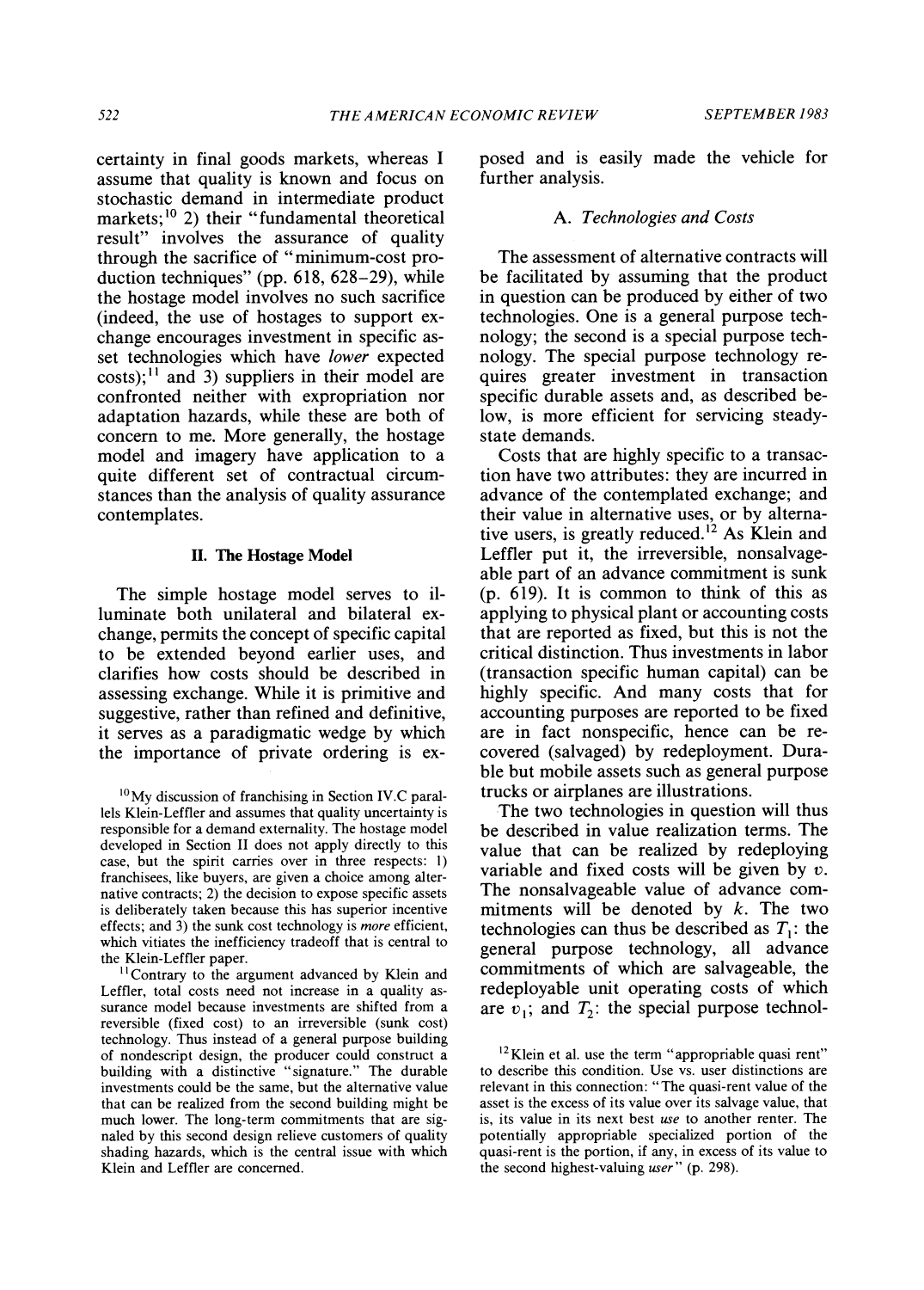



**ogy, the nonsalvageable value of advance commitments of which are k and the rede**ployable unit operating costs of which are  $v_2$ .

## **B. Contracting**

**There are two periods. Orders are placed in the first, and production if any occurs in the second. Buyers can either take delivery or refuse it. Demand is stochastic. The gross value to buyers is assumed to be uniformly distributed over the interval [0, 1], and the quantity demanded at every price will be assumed to be constant, which it will be convenient to set equal to unity. Sunk costs, if any, are incurred in the first period. Inasmuch as sunk costs are incurred for certain while the decision to incur redeployable costs is contingent on the buyer's decision to confirm or cancel an order, a choice between technologies is interesting only if**  $k + v_2 < v_1$ **. The demand and cost relations are set out in Figure 1.** 

#### **1. Net Benefits**

**The criterion by which decisions to take or refuse delivery will be evaluated is that of joint profit maximization. Feasibility and/or bureaucratic disabilities aside, vertical integration assuredly accomplishes the joint profit-maximization result. Thus the reference condition for evaluating contracts will be an integrated firm with two divisions, a producing division and a marketing division. The producing division has access to the same two technologies described above, one of which involves specific assets, the other of which does not. Whichever technology is employed, product is transferred between divisions at marginal cost.** 

That  $k + v_2 < v_1$  does not establish that the special purpose technology  $(T_2)$  is the **more efficient. Whether it is or not depends on a net benefit calculation. The expected net benefits of using the general purpose**  technology  $(T_1)$  are given by the product of **the probability that the integrated firm will decide to produce and the average net benefits that are realized when product is supplied. The integrated firm will decide to produce only if the realized demand price exceeds marginal costs, whence the probabil**ity of production under  $T_1$  is  $1-v_1$ . The **mean net benefits during production periods**  are  $(1 - v_1)/2$ , whence the expected net benefits for technology  $T_1$  are

(1) 
$$
b_1 = (1 - v_1)(1 - v_1)/2 = (1 - v_1)^2/2.
$$

**The expected net benefits for the specific**  asset technology  $(T_2)$  are found similarly. **Again, the integrated firm will produce whenever realized demand price exceeds marginal costs. Expected net receipts, however, must be reduced by the amount of the earlier investment in specific assets, k, in computing expected net benefits. Thus we have** 

(2) 
$$
b_2 = (1 - v_2)(1 - v_2)/2 - k
$$

$$
= (1 - v_2)^2/2 - k,
$$

**where the first term is the expected excess of revenue over out-of-pocket costs.** 

**The specific asset technology will be se**lected only if  $b_2 > b_1$ , which requires that

(3) 
$$
k < (1 - v_2)^2 / 2 - (1 - v_1)^2 / 2.
$$

#### **2. Autonomous Contracting**

**Assume that the inequality in (3) holds and consider the case of autonomous contracting between a buyer, who services final demand, and a producer, who manufactures the product. Assume that demand and production technologies are as described above. Efficient contracting relations are those that replicate the vertical integration result,'3** 

**<sup>13</sup>Here and throughout the remainder of this article I assume that exchange is governed by contract rather than by vertical integration. Vertical integration is thus used merely as a reference condition. That manufacturers do not integrate forward or distributors integrate backward can be explained on a number of**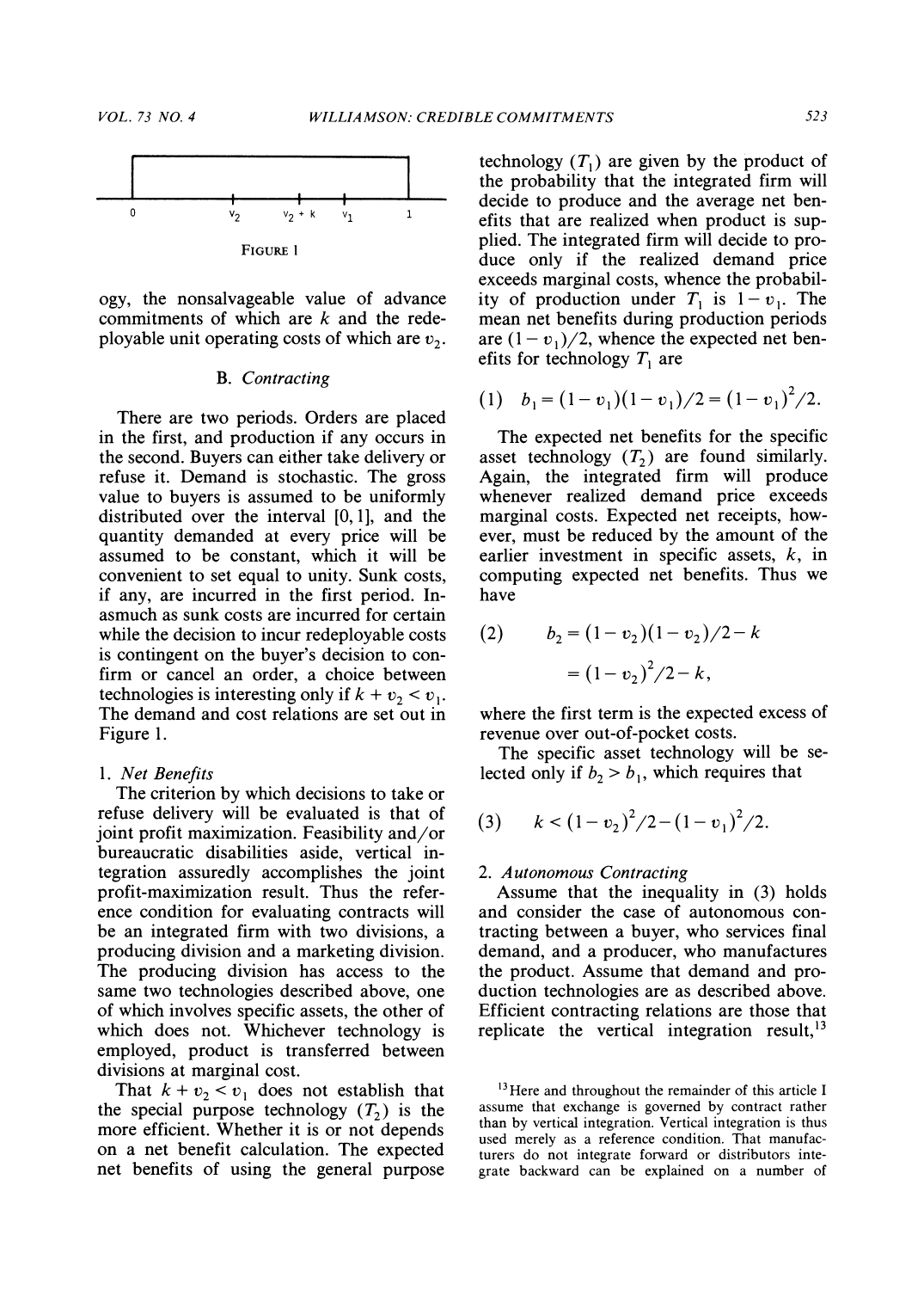**namely, 1) select the specific asset technology, and 2) produce and sell product**  whenever realized demand price exceeds  $v_2$ . **Assume that both parties are risk neutral and that the production side of the industry is competitively organized. Whatever contracting relation is described, producers will be willing to supply if a break-even condition (expressed in expected value terms) can be projected. <sup>14</sup>**

**Recall that orders are placed in the first period. Specific assets, if any, are committed in the first period in anticipation of secondperiod supply. Whether second-period production actually occurs, however, is contingent on demand realizations. Buyers have the option of confirming or cancelling orders in the second period. Consider three contracting alternatives:** 

**I. The buyer purchases specific assets and assigns them to whichever seller submits the lowest bid, p;** 

**II. The producer makes the specific asset investment himself and receives a payment**  of  $\bar{p}$  in the second period if the buyer con**firms the order but nothing otherwise; and** 

**III. The producer makes the specific as**set investment himself and receives  $\hat{p}$  from **the buyer if the buyer confirms the order, is**  paid  $\alpha h, 0 \le \alpha \le 1$ , if the order is cancelled while the buyer pays  $\hat{p}$  upon taking delivery **and experiences a reduction in wealth of h if second-period delivery is cancelled.** 

**The third scenario can be thought of as one where the buyer posts a hostage that he values in amount h, which hostage is delivered to the producer, who values it in**  amount  $\alpha h$  if the order is cancelled.

**The producer will break even under contracting relation I if he is compensated in**  amount  $v_2$ , which is his out of pocket cost, **for each unit demanded. The low bidder will thus offer to supply product for**  $p = v_2$ **. Since the buyer's net benefits are maximized if he invests in the specific assets, and since product is transferred on marginal cost terms, this contract replicates the vertical integration relation. Contracts of type I are feasible, however, only if the specialized assets are mobile and the specificity is attributable to physical features (for example, specialized dies). Market procurement can then service the needs of the parties without posing hold-up problems by concentrating the ownership of the specific assets on the buyer (who then assigns them to the low bidder). Inasmuch as the buyer can reclaim the dies and, without cost, solicit new bids should contractual difficulties develop, type I contracts yield an**  efficient result.<sup>1</sup>

**Attention hereafter will be focused on contracts II and III, the assumption being that asset specificity is of the human or dedicated asset kinds (see Part C, below). The autonomous buyer will confirm an order under contract II whenever realized demand price**  exceeds  $\bar{p}$  but not otherwise. The producer will thus break even if  $(1 - \bar{p})\bar{p} - [(1 - \bar{p})v_2]$  $+ k$ ] = 0, whence

(4) 
$$
\bar{p} = v_2 + k/(1 - \bar{p})
$$
.

**Product will thus be exchanged at a price that exceeds marginal cost under this contracting scenario.**<sup>16</sup> Plainly if  $\bar{p} \ge v_1$ , the

**15This ignores the possibility that suppliers will abuse the dies if ownership resides with the buyer.** 

<sup>16</sup> Conceivably  $\bar{p}$  will exceed  $v_1$ , in which event the **buyer who is contemplating contract II will prefer instead to purchase from sellers who use the general purpose technology. The comparison in the text im**plicitly assumes that  $\bar{p} < v_1$ . Also note that a standby **technology that can be costlessly switched into and out of the product in question could effectively truncate**  demand at  $v_1$ . This would be true if potential middlemen could place orders to take product at  $v_1$  from **general purpose manufacturers, which orders could be costlessly cancelled (and general purpose assets redeployed) if demands fell below this value. I will arbitrarily assume that this is not feasible. The problem could, however, be reformulated by describing demand**  as uniformly distributed over the interval  $0$  to  $v_1$ , with  $v_1$  having measure  $1 - v_1$ .

**grounds-one of which is that there are economies of scope at both stages, but that very different product mixes are needed to realize these scope economies at each stage.** 

**<sup>&#</sup>x27;4There is no problem in principle in allowing suppliers to extract positive profits as a condition of supply. The salient features of the hostage model are all preserved if, instead of an expected break-even condition, the supplier was assumed to realize expected profits of**   $\bar{\pi}$  > 0 on each contract. Although final demands will be **choked off as a consequence, the main features of the contractual argument survive.**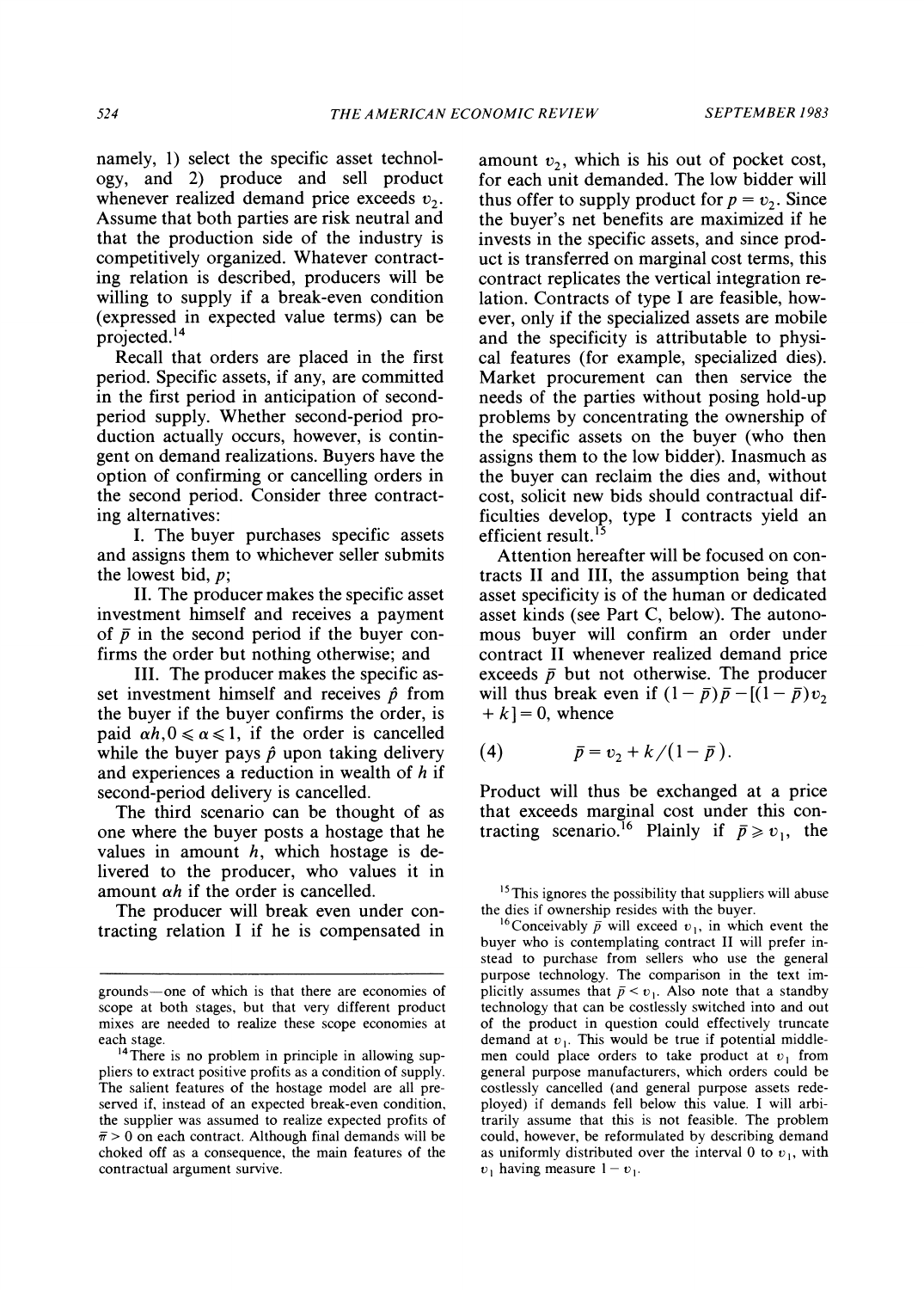**buyer is better off to scuttle contract II and purchase instead from producers who utilize the (inferior) variable cost technology T, (and will break even by supplying product on**  demand for a price of  $v_1$ ).

**The buyer will confirm an order under contract III whenever the realized demand price exceeds**  $\hat{p} - h$ **. Let**  $\hat{p} - h$  **be denoted by m. The seller will then break even**  when  $(1 - m)\hat{p} + m\alpha h - [(1 - m)v_2 + k] = 0$ , **whence** 

(5) 
$$
\hat{p} = v_2 + (k - m\alpha h)/(1 - m).
$$

The case where  $h = k$  and  $\alpha = 1$  is one where **the buyer gives up wealth in amount of the investment in specific assets in cancellation states and this is delivered to the producer who values it in amount k. Under these circumstances, (5) becomes** 

$$
(5') \qquad \qquad \hat{p} = v_2 + k.
$$

**Since the buyer places an order whenever demand exceeds**  $m = \hat{p} - h$ , this yields the **result that**  $m = v_2$ **, whence orders will be** placed whenever demand exceeds  $v_2$ , which **is the efficient (marginal cost) supply criterion.** 

**The buyer's net benefits under contracting scheme III are** 

(6) 
$$
b_3 = (1-m)\left[ \left( m + \frac{1-m}{2} \right) - \hat{p} \right] - mh,
$$

where  $(1 - m)$  is the probability of placing an order,  $m + (1 - m)/2$  is the expected demand price for all orders that are placed,  $\hat{p}$  is **the payment in demand confirmation states to the producer, and h is the wealth sacrifice in cancellation states (which occur with probability m). Under the assumptions that**   $h = k$  and  $\alpha = 1$ , this reduces to

(6') 
$$
b_3 = (1 - v_2)^2 / 2 - k,
$$

**which is identical to the net benefit calcula**tion for technology  $T_2$  under the vertical **integration reference condition (see equation**   $(2)$ ).

**Accordingly, contracting scheme III ac**companied by the stipulations that  $h = k$  and  $\alpha = 1$  replicates the efficient investment and **supply conditions of vertical integration.**  Problems arise, however, if  $h < k$  or  $\alpha < 1$ . **The disadvantage, moreover, accrues entirely**  to the buyer—since the seller, by assump**tion, breaks even whatever contracting re**lation obtains. Thus although *after* the con**tract has been made, the buyer would prefer to offer a lesser-valued hostage and cares not whether the hostage is valued by the producer, at the time of the contract he will wish to assure the producer that a hostage of k for**  which the producer realizes full value ( $\alpha = 1$ ) **will be transferred in nonexchange states. Failure to make this commitment will result in an increase in the contract price. Thus, whereas producers who are concerned only with ex ante screening can tolerate values of**   $\alpha$  less than one—see the discussion of ugly **princesses in Section III.A, below-this is not the case at all when ex post opportunism is the concern. If the producer is not indifferent, as between two princesses, each of whom is valued identically by the buyer, the producer's preferences now need to be taken into account.'7** 

**To summarize, therefore, it can be observed that contract I mimics vertical integration, but only under special asset specificity conditions; contract II is inferior; and contract III yields the vertical integration result if**  $h = k$  **and**  $\alpha = 1$ **. Furthermore, note that an important feature of contract III is that the buyer takes delivery in all demand states for which realized demand**  exceeds  $m = \hat{p} - h$ . Since the supplier is always paid  $\hat{p}$  upon execution, the buyer some**times takes delivery when his realized receipts (upon resale of the product) are less**  than  $\hat{p}$ . This does not, however, signal inef**ficiency, since orders are never confirmed when realized demand price falls below**  marginal cost  $(v_2)$ . Indeed, it is precisely **because of the hostage feature that efficiency is realized and contract III is superior to contract II.** 

<sup>17</sup> Placing an upper bound of unity on  $\alpha$  precludes the **possibility that the supplier values the hostages more than does the buyer. Potential gains from trade would**  exist for all hostages for which  $\alpha$  exceeds unity. A case **for negatively valued hostages could be made in the**  context of ugly princesses (see Section III, Part A).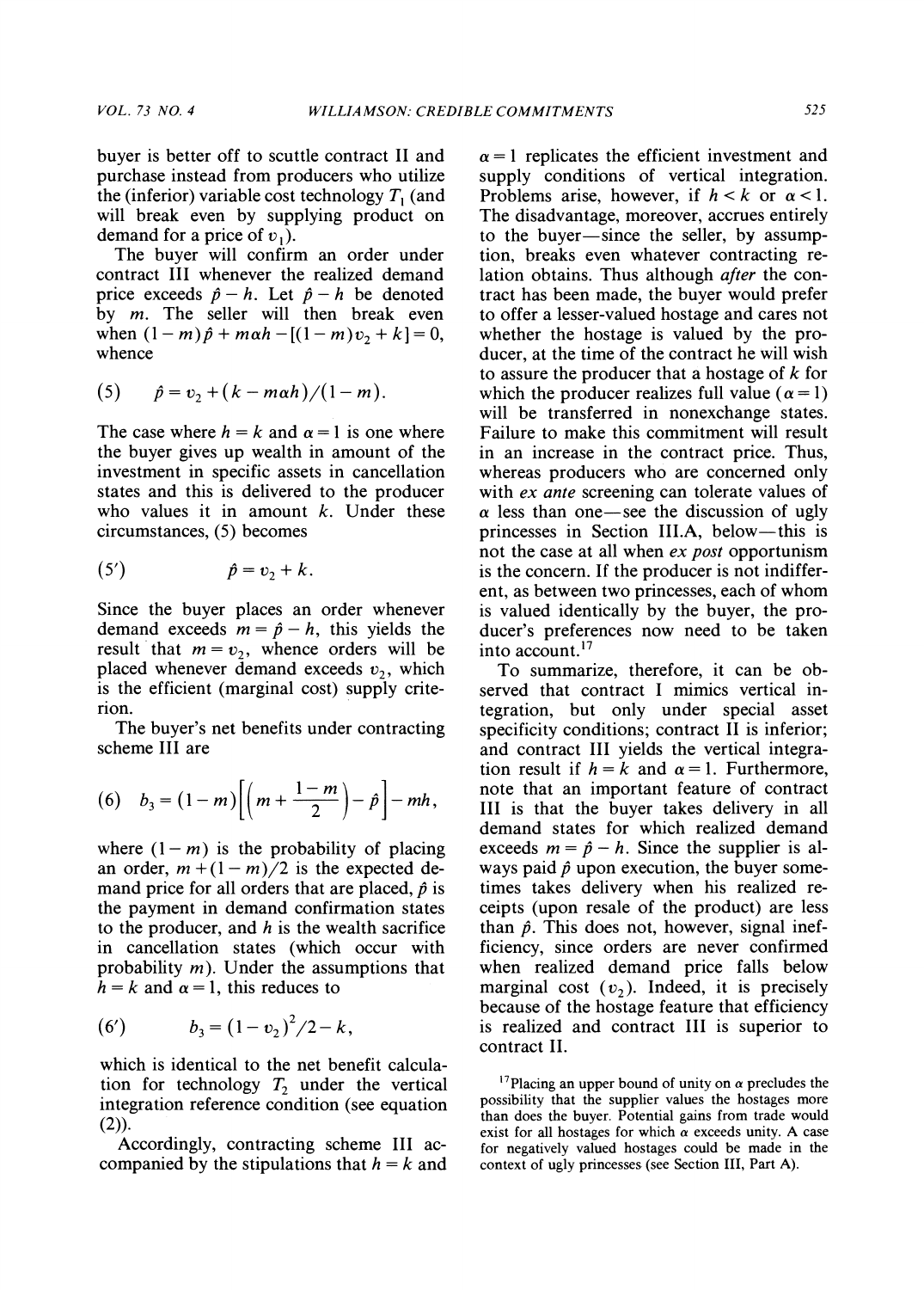## **C. Dedicated Assets**

**Three types of asset specificity have been recognized in earlier discussions: site specificity- as where successive stations are located in a cheek-by-jowl relation to each other so as to economize on inventory and transportation expenses;'8 physical asset specificity-such as specialized dies that are required to produce a component; and human asset specificity that arises in a learningby-doing fashion. A fourth type, previously unremarked but nevertheless important for some transactions, needs to be added: dedicated assets. Such assets represent a discrete investment in plant. Although these assets add to the firm's generalized (as contrasted with special purpose) production capability, the investment would not be undertaken but for the prospect of selling a significant amount of product to a specific customer. As with other types of asset specificity, dedicated assets lose value if employed in alternative uses (or by or to service alternative users). Dedicated assets thus are those that are put in place contingent upon particular supply agreements and, should such contracts be prematurely terminated, would result in significant excess capacity.** 

#### **III. Engaging the Supplier**

**Suppliers are passive instruments in this model. They are indifferent among contracts, since their expected profits are the same (zero) whichever choice the buyer makes. What drives the argument is that buyers can secure better terms only by relieving producers of demand cancellation penalties. Buyers cannot have their cake (product supplied by the efficient technology at a price of**   $\hat{p}$ ) and eat it too (cancel without cost).

**Inasmuch as optimality is realized if**  $h = k$ and  $\alpha = 1$ , the ideal hostage would appear to **be an offer of generalized purchasing power:**  money. A security bond in amount  $h = k$  **would serve this purpose. That the argument does not terminate here is because such an arrangement does not assuredly engage the interests and cooperation of the supplier. Three reasons can be adduced for this condition: contrived cancellation, uncertain valuation, and incomplete contracting. All are a consequence of joining bounded rationality with opportunism.** 

#### **A. Supplier Opportunism**

### **1. Contrived Cancellation**

**The issue of contrived cancellation has been addressed by Kenneth Clarkson, Roger Miller, and Timothy Muris in their discussion of refusal of the courts to enforce stipulated damage clauses where breach has been deliberately induced (1978, pp. 366-72). Induced breach could arise where a party intentionally withholds relevant information, yet complies with the letter of the contract. Or it might involve perfunctory fulfillment of obligations where more resourceful cooperation is needed (Clarkson et al., pp. 371-72). In either case, induced breach is costly to detect and/or prove (Clarkson et al., p. 371).** 

**This explanation for selective enforcement of liquidated damage clauses has troubled other legal scholars (Richard Posner, 1979, p. 290), but a more satisfactory explanation has yet to be advanced. At the very least, the Clarkson et al. treatment reflects a sensitivity to the subtleties of opportunism-on which account private ordering is more complicated than the bare bones hostage model would suggest. Among other things, the expropriation hazard to which they refer may explain the use of ugly princesses.** 

**Thus suppose that demand uncertainties are negligible, whence order cancellation hazards can be disregarded. Suppose further, however, that buyers differ in credit risk respects, and that producers would, if they could, refuse sales to poor risks. Assuming that the difference between good and poor risks is sufficiently great that a separating equilibrium is feasible,'9 producers could demand hostages (or, put differently, good risks could offer hostages) as a way by which to** 

**<sup>18</sup>Common ownership is the preponderant response to site specificity. Close proximity is desired because of inventory or related processing cost (for example, thermal economy) savings. Once sited, the assets in question are highly immobile-which is to say that the setup**  and/or relocation costs are great. <sup>19</sup>See fn. 9.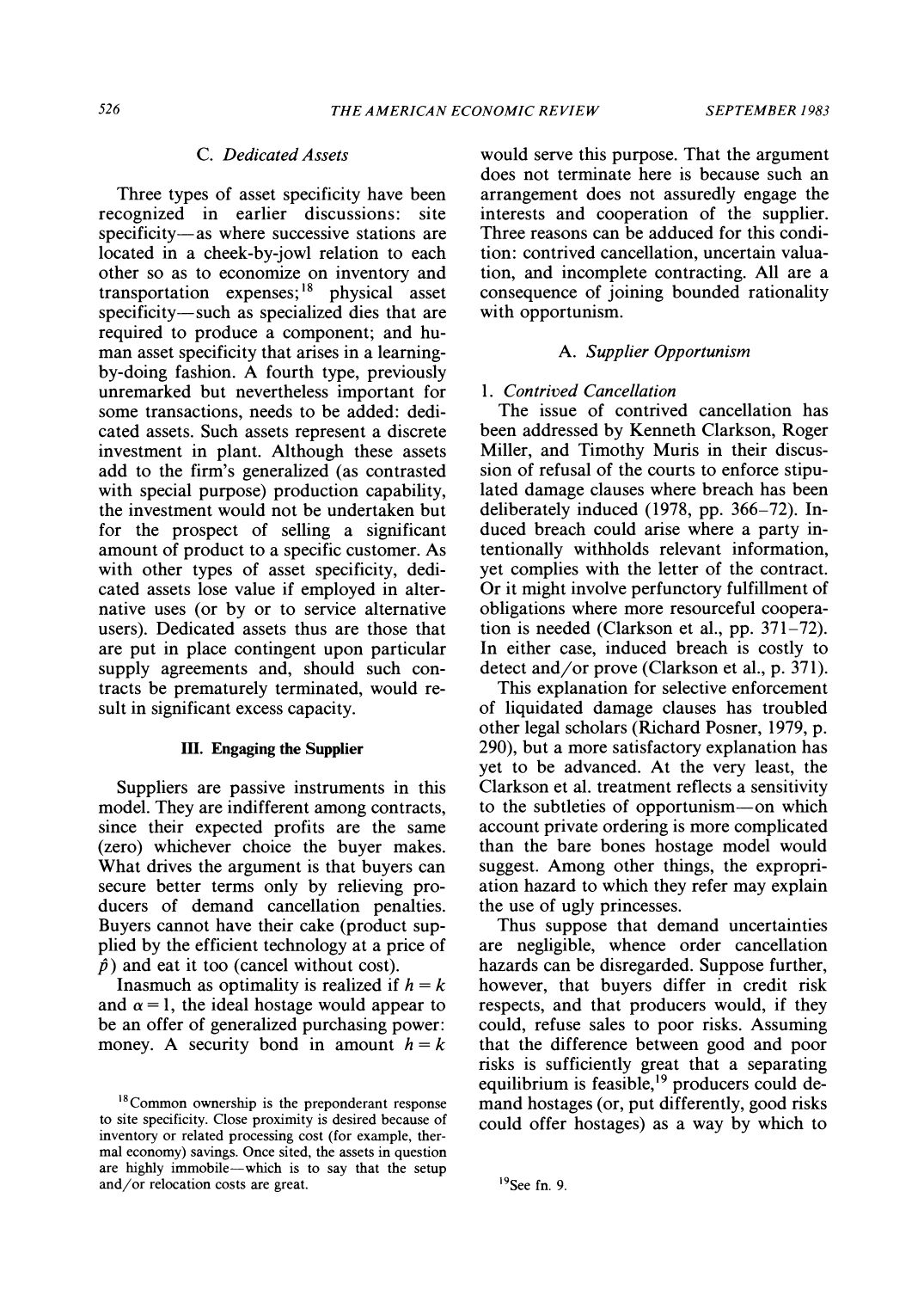**screen. Given, moreover, that the only use to which hostages are put is as a screen, a value**  of  $\alpha = 0$  would accomplish this purpose **without exposing the buyer to an expropriation hazard (based, say, on a legal technicality). Specifically, a king who is known to cherish two daughters equally and is asked, for screening purposes, to post a hostage is better advised to offer the ugly one.** 

## **2. Uncertain Valuation**

**The model assumes that the value of the specific investment (k) is well specified. This need not be the case. Indeed, it may be difficult for buyers to ascertain whether the investments made in response to first-period orders are of the amount or of the kind that producers claim. This is not a serious problem if the production side of the market is competitively organized and fly-by-night concerns can be disregarded. Where, however, this cannot be presumed, the possibility that buyers will be expropriated arises. Producers may feign delivery competence (claim to have invested in specific assets in amount**   $k$  but only committed  $k' < k$ ) and expropriate bonds for which  $h = k$  by contriving **breach or invoking a technicality.** 

**This hazard is especially great if the producer, who retains possession of the assets for which specificity is claimed, can preserve asset values by integrating forward into the buyer's market upon taking possession of the hostage. Even though the producer is poorly suited to perform successor stage functions, the possession of specialized stage I assets effectively reduces the costs that would otherwise attend de novo stage II entry.** 

**To be sure, the buyer who offers a hostage and recognizes a risk of contrived expropriation will adjust the original terms to reflect this. Specifically, contracts supported by hostages for which expropriation risks are believed to be great will command less than those where these same hazards are believed to be lower. But this is to concede that, absent additional safeguards, neither the transfer of product on marginal cost terms nor the efficient level and kind of investment will assuredly attend contracts of type III. Deeper governance issues than those contemplated by the simple model are evidently posed.** 

## **3. Incomplete Contracts/Haggling**

**For the reasons and in the ways described elsewhere (see my 1975 study, pp. 20-36; 91-94), complex contracts are invariably incomplete and many are maladaptive. The reasons are two: many contingencies are unforeseen (and even unforeseeable); and the adaptations to those contingencies that have been recognized and for which adjustments**  have been agreed to are often mistaken **possibly because the parties acquire deeper knowledge of production and demand during contract execution than they possessed at the outset (Richard Nelson and Sidney Winter, 1982, pp. 96-136). Instrumental gap filling, thus, is an important part of contract execution. Whether this is done easily and effectively, or if instead reaching successive agreements on adaptations and their implementation is costly, makes a huge difference in evaluating the efficacy of contracts.** 

**Thus even if contrived breach hazards could be disregarded, producers who are entirely open and candid about contract execution may nevertheless be in a position to**  haggle-thereby to expropriate sellers-be**cause contracts are incomplete or maladaptive. Specialized governance structures that have the purpose and effect of promoting harmonious adaptations and preserving the continuity of exchange relations arise in response to this condition. Knowledgeable third parties and reciprocal exposure of specialized assets are two possibilities.** 

## **B. Protective Governance Structures**

#### **1. Arbitration**

**Institutions that have the capacity to evaluate disputes in a more knowledgeable way than the courts may arise in this way. The parties, for example, may agree to submit disputes over contract execution to arbitrators who have specialized knowledge of the industry. Lon Fuller's remarks concerning procedural differences between arbitration and litigation are instructive:** 

**... there are open to the arbitrator... quick methods of education not open to the courts. An arbitrator will frequently interrupt the examination of witnesses with a request that the parties**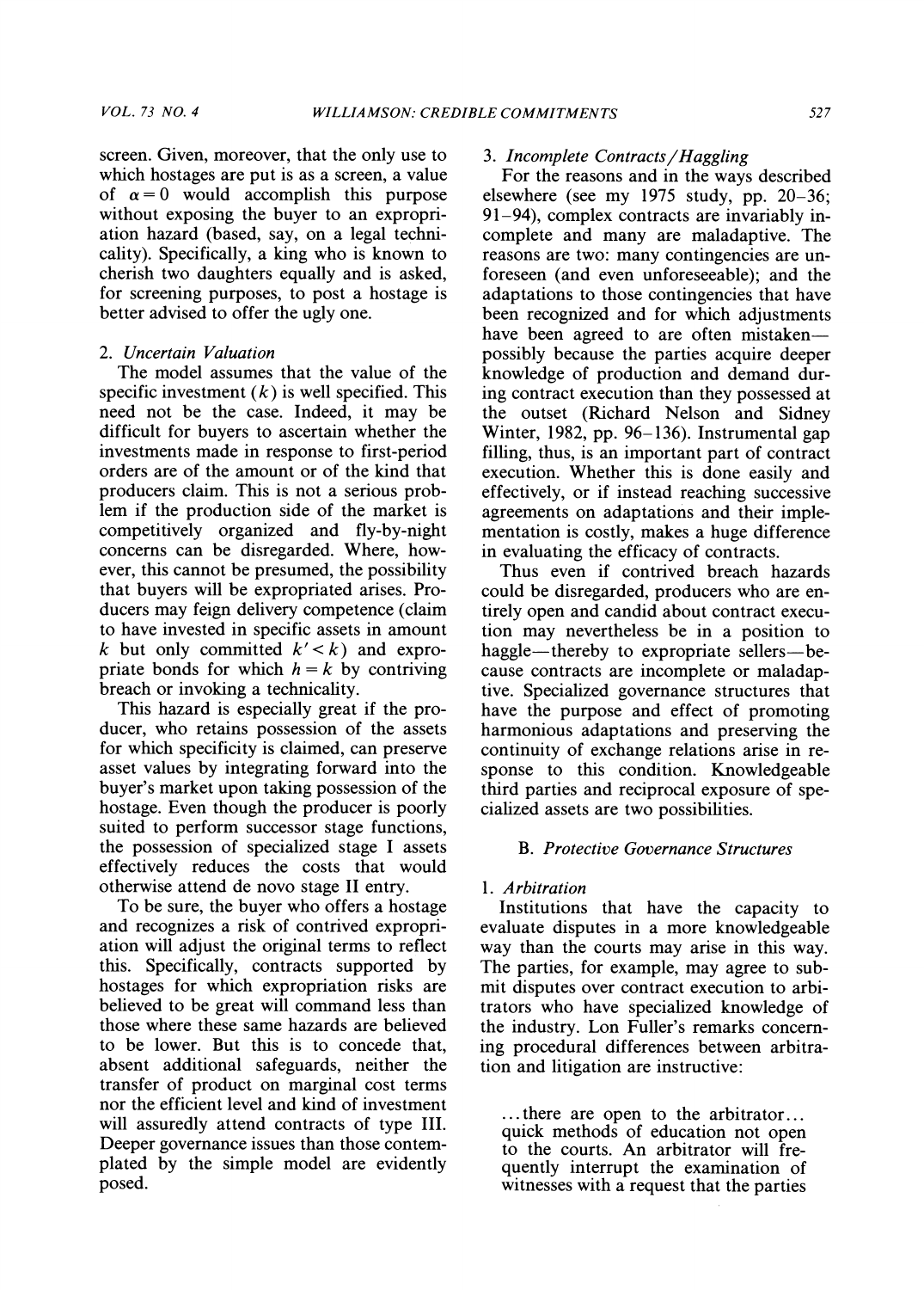**educate him to the point where he can understand the testimony being received. The education can proceed informally, with frequent interruptions by the arbitrator, and by informed persons on either side, when a point needs clarification. Sometimes there will be arguments across the table, occasionally even within each of the separate camps. The end result will usually be a clarification that will enable everyone to proceed more intelligently with the**   $[1963, pp. 11-12]$ 

**Many agreements which, were it not for arbitration, would be regarded as excessively hazardous can, in this way, be reached and implemented.20** 

#### **2. Reciprocal Exposure**

**An alternative way by which to protect contracts against expropriation is to expand the contractual relation. One way of accomplishing this is for buyer and seller to devise a mutual reliance relation. Thus suppose that the buyer does not post a hostage as such, but himself invests in specific capital that has value only in conjunction with servicing final demands for the product in question. Assume that these are valued in amount k". The buyer then has the incentive to take delivery as long as realized demand exceeds**   $\hat{p} - k''$ . If  $k'' = k$ , this yields the marginal **cost supply result,2' and the producer will be** 

**<sup>20</sup>Labor unions can help to assure integrity in contractual relations where workers are asked to accept assignments that involve considerable investments in human capital. Not only can the union intercede on behalf of the worker(s) where an expropriation effort is suspected, but it provides an institutional memory whereby reputation effects can be communicated to successor generations of workers. For both of these reasons, the firm is deterred from attempting expropriation. Setting aside the possibility that unions will attempt to negotiate monopoly wages, perceptive firms will prefer and actively assist in the creation of unions if these serve to attenuate expropriation risks-since otherwise workers may refuse to make (or will need to be bribed to make) mutually beneficial investments in human capital.** 

**2'The buyer must, of course recover his full costs if he is to place specialized marketing assets at hazard. This will obtain if final demand is uniformly distributed**  over the interval  $k''$  to  $1 + k''$  and derived demand is as **described earlier.** 

**satisfied with the buyer's incentives. Or suppose that producer and buyer engage in reciprocal trade. Specifically, suppose that the producer contracts to procure product from the buyer, the supply of which requires the buyer to invest in specific assets in amount k "'. Each party to this reciprocal trade will**  experience appropriate incentives if 1)  $k$ <sup>"'</sup>  $= k, 2$ ) demand variation in the two markets **is perfectly correlated, and 3) each party has the option to cancel an order if a cancellation notice is received from his opposite.22 As discussed in Section V, bilateral trades (reciprocity; swaps) can sometimes be made to approximate these conditions.** 

#### **IV. Unilateral Trading**

**The argument that buyers can affect the terms and manner of supply by offering (or refusing to offer) hostages has ramifications for Robinson-Patman price discrimination and to an understanding of franchising and two-part pricing.** 

## **A. Robinson-Patman**

**The Robinson-Patman Act has been interpreted as an effort "to deprive a large buyer of [discounts] except to the extent that a lower price could be justified by reason of a seller's diminished costs due to quantity manufacture, delivery, or sale, or by reason of the seller's good faith effort to meet a competitor's equally low price."23 Plainly,**  that  $\hat{p}$  is less than  $\bar{p}$  in the hostage model has **neither quantity nor meeting competition origins. Neither is it contrary to the public interest. Indeed, it would be inefficient and unwarranted for a producer to charge the same price to two customers who order an identical amount of product, but only one of which offers a hostage, if 1) investments in specialized assets are required to support the transactions in question, or 2) if, because of a refusal to make a credible commitment, transactions of the second kind are produced** 

**<sup>22</sup>This last condition protects each against a prisoner's dilemma result.** 

**<sup>23</sup>FTC v. Morton Salt Co., 334 U.S. 37 (1948); emphasis added.**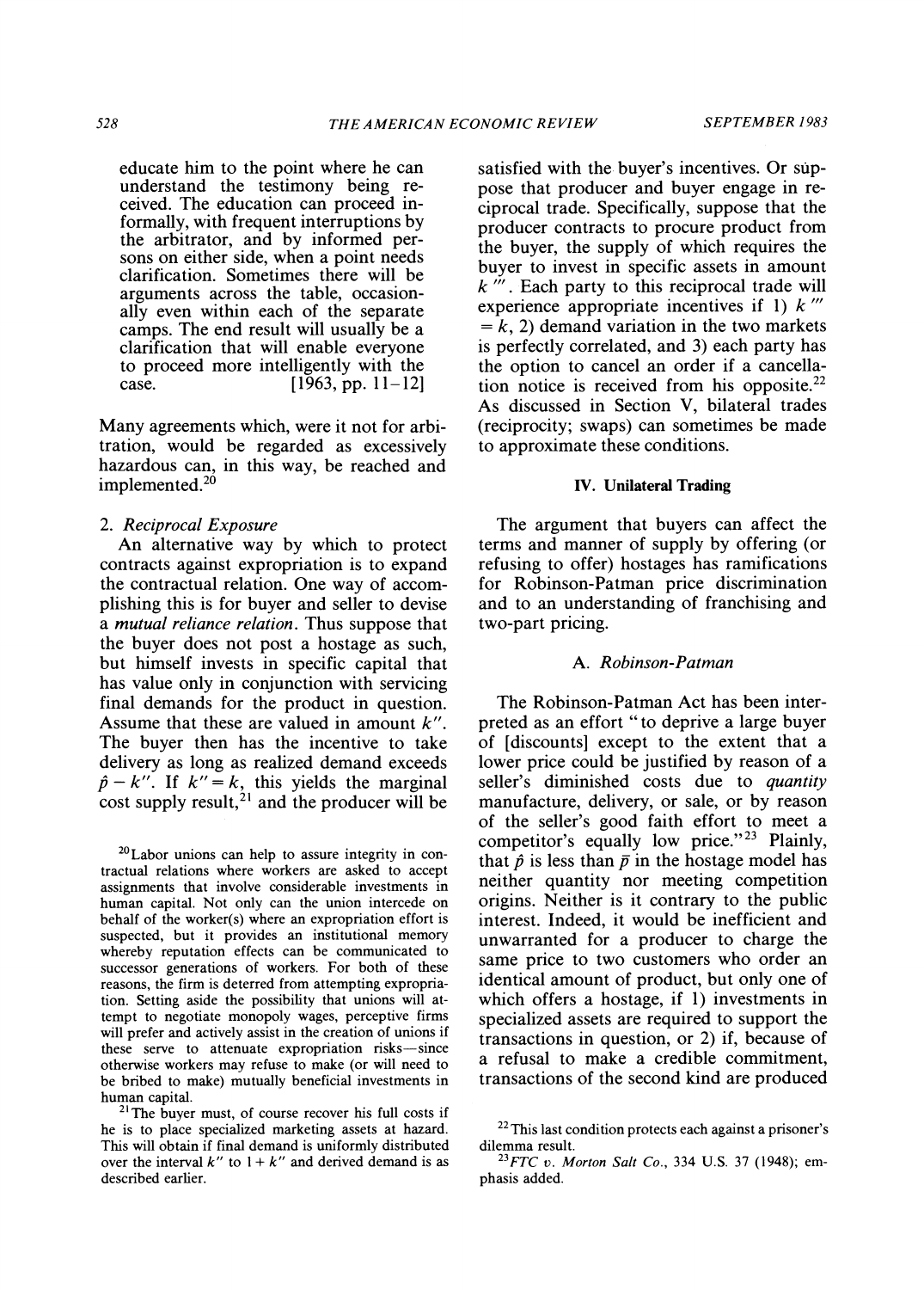**with a general purpose (but high cost) technology.** 

**The missing ingredients, plainly, are the differential commitment to buy (as reflected by the willingness to offer hostages) and the differential incentives to breach once hostages have been posted. The confusion is explained by the propensity to employ conventional (steady state) microtheory to the neglect of transaction cost aspects. Rectifying this involves examination of the microanalytics of transactions, with special reference to asset specificity and the hazards thereby posed, and evaluating alternative contracts with respect to a common reference condition -prospective break even being a useful standard. Once this is done, a different understanding of many nonstandard or unfamiliar contracting practices, many of which are held to be presumptively unlawful, frequently emerges.24** 

## **B. Franchising**

**Klein and Leffler argue that franchisees may be required to make investments in transaction specific capital as a way by which to safeguard the franchise system against quality shading. As Klein puts it, franchisers can better** 

**... assure quality by requiring franchisee investments in specific .., assets that upon termination imply a capital loss penalty larger than can be obtained by the franchisee if he cheats. For example, the franchiser may require franchisees to rent from them short term (rather than own) the land upon which their outlet is located. This lease arrangement creates a situation where termination can require the franchisee to move and thereby impose a capital loss on him up to the amount of his initial non-salvageable investment. Hence a form of collateral to deter franchisee cheating is created.** 

**[1980, p. 359]** 

**The arrangement is tantamount to the creation of hostages to restore integrity to an exchange.** 

**This logic notwithstanding, the use of hostages to deter franchisees from exploiting demand externalities is often regarded as an imposed (top down) solution. Franchisees are "powerless"; they accept hostage terms because no others are available. Such power arguments are often based on ex post reasoning. That the use of hostages to support exchange can be and often is an efficient systems solution, hence is independent of who originates the proposal, can be seen from the following revised sequence.25** 

**Suppose that an entrepreneur develops a distinctive, patentable idea that he sells outright to a variety of independent suppliers, each of which is geographically dispersed and is assigned an exclusive territory. Each supplier expects to sell only to the population located within its territory, but all find to their surprise (and initially to their delight) that sales are also made to a mobile population. Purchases by the mobile population are based not on the reputation of individual franchisees but on customers' perceptions of the reputation of the system. A demand externality arises in this way.** 

**Thus, if sales were made only to the local population, each supplier would fully appropriate the benefits of its promotional and quality enhancement efforts. Population mobility upsets this; since the costs savings that result from local quality debasement accrue to the local operator while the adverse demand effects are diffused throughout the system, suppliers now have an incentive to free ride off of the reputation of the system. Having sold the exclusive territory rights outright, the entrepreneur who originated the program is indifferent to these unanticipated demand developments. It thus remains for the collection of independent franchisees to devise a correction themselves-lest the value of the system deteriorate to their individual and collective disadvantage.** 

<sup>&</sup>lt;sup>24</sup> Note that the argument applies only to  $\hat{p}$  vs.  $\bar{p}$ **comparisons in trades where specific assets are involved. The efficiency properties of customer price differentials that do have these origins are not reached by the argument in this paper.** 

**<sup>25</sup>That this is a useful way to pose the franchise issue evolved out of discussions that I had with Jeffrey Goldberg. For a more complete development, see Goldberg's dissertation, 1982.**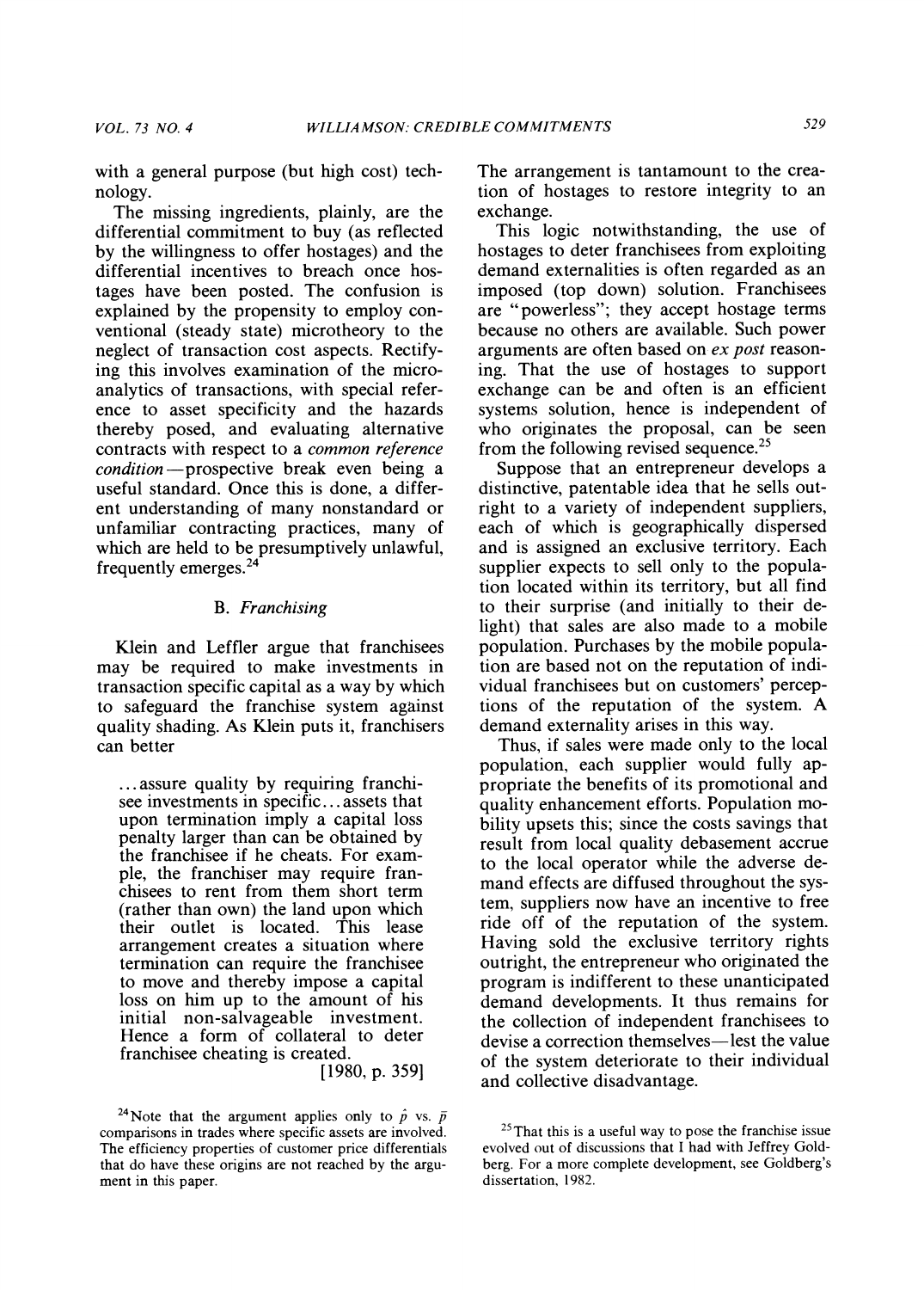**The franchisees, under this revised scenario, thus create an agent to police quality or otherwise devise penalties that deter quality deterioration. One possibility is to return to the entrepreneur and hire him to provide these services. Serving now as the agent of the franchisees, the entrepreneur may undertake a program of quality checks (certain purchasing restraints are introduced, whereby franchisees are required to buy only from qualified suppliers; periodic inspections are performed). The incentive to exploit demand externalities may further be discouraged by requiring each franchisee to post a hostage and by making franchises terminable.26** 

**This indirect scenario serves to demonstrate that it is the system that benefits from the control of externalities. But this merely confirms that the normal scenario in which the franchiser controls the contractual terms is not an arbitrary exercise of power. Indeed, if franchisees recognize that the demand externality exists from the outset, if the franchiser refuses to make provision for the externality in the original contract, and if it is very costly to reform the franchise system once initial contracts are set, franchisees will bid less for the right to a territory than they otherwise would. It should not therefore be concluded that perceptive franchisers, who recognize the demand externality in advance and make provision for it, are imposing objectionable ex ante terms on unwilling franchisees. They are merely taking steps to realize the full value of the franchise. Here as elsewhere, contracts need to be examined in their entirety.** 

## **C. Two-Part Pricing**

**Victor Goldberg and John Erickson (1982) describe an interesting two-part pricing scheme that they observed in the sale of coke. The producer both sold coke to the**  **calciner, and owned and leased the land upon which the plant of the calciner was built. Inasmuch as the coke was sold for "about one-quarter the current market price of equivalent quality coke" (p. 25), Goldberg and Erickson conjecture that "the rental rate was above the fair market rate and that the contract was designed to ensure that [the calciner] would continue to perform" (p. 25). Assuming that marginal costs are much less than average, such an arrangement can be interpreted as one by which the parties are attempting to strike efficient pricing terms that approximate those of the hostage model.** 

**The pricing of utility services, whereby ex ante installation fees are paid by subscribers, also have interesting two-part pricing attributes.27 The risk that sellers will expropriate buyers upon receipt of advance payment can be mitigated by creating a specialized third party, which for convenience may be referred to as a regulatory commission (Goldberg, 1976). Utilization of utility services can then be priced so as to more nearly approximate marginal cost.** 

**More generally, Goldberg and Erickson conjecture that nonlinear pricing schemes are much more widespread than is commonly believed. They further point out that such arrangements are often very subtle and will require detailed knowledge of contracts to investigate (pp. 56-57).** 

#### **V. Bilateral Applications**

**As indicated, the offer of hostages poses a hazard of expropriation. One way to deter this is to expand the contracting relationship from one of unilateral to bilateral exchange. Credible commitments are signaled without exposing assets to expropriation hazards. Reciprocal trades, especially those that involve product exchanges (swaps), sometimes come about in this way.** 

#### **A. Reciprocity, General**

**Reciprocity transforms a unilateral supply**  relation-whereby A sells X to  $B$ -into a **bilateral one, whereby A agrees to buy Y** 

**<sup>26</sup>Termination is a credible threat only if the franchisee who cheats on the system bears a capital loss. This is the basic Klein and Leffler message. It would not do, therefore, if the terminated franchisee were permitted to sell the franchise to a highest bidder unless the investment in specific capital took the form of the franchisee's specialized knowledge of the system, and the terminated franchisee were thereafter prohibited from participating in owner, adviser, or employee status.** 

**<sup>27</sup>This possibility was suggested to me by Alvin Klevorick.**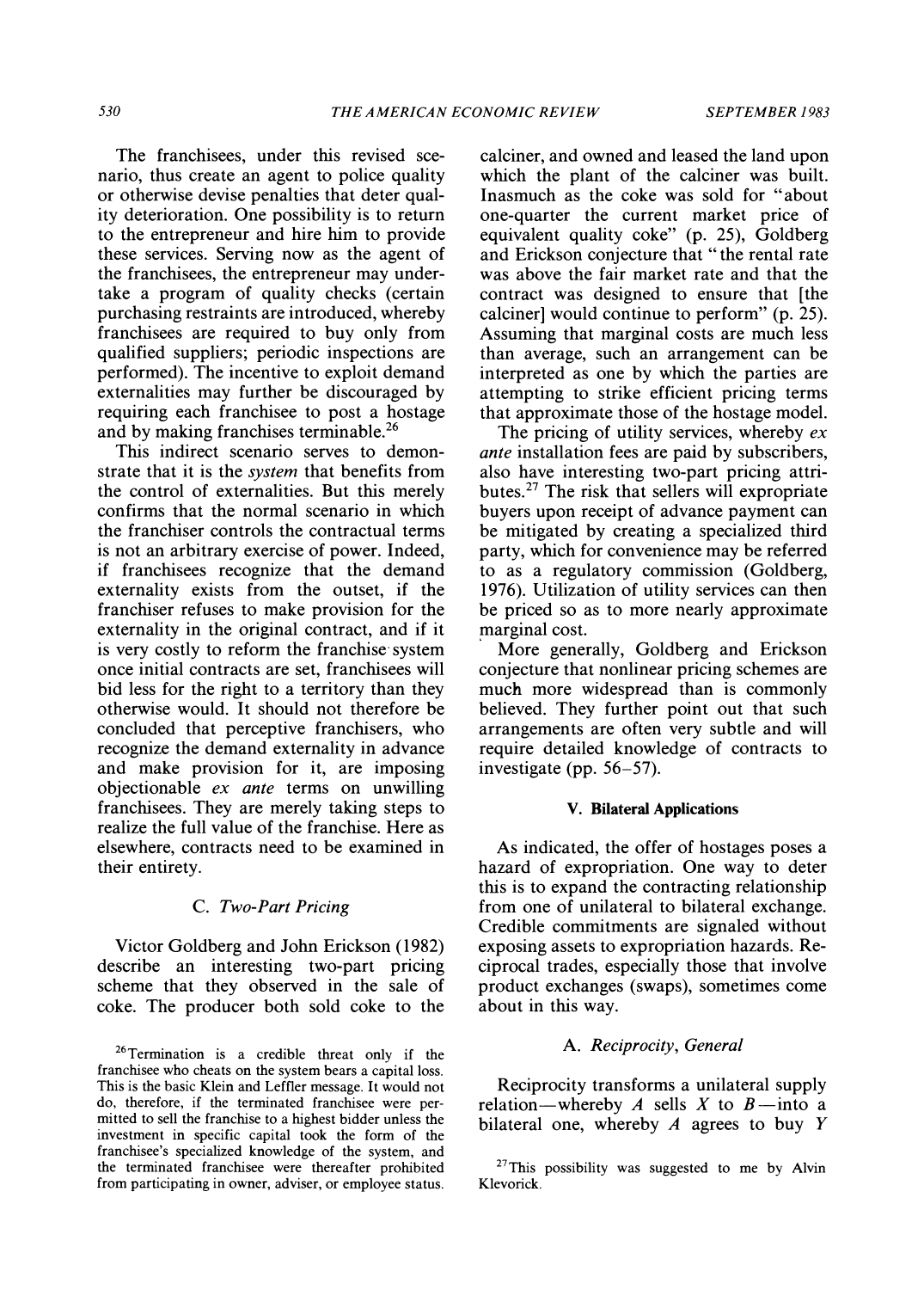**from B as a condition for making the sale of X and both parties understand that the transaction will be continued only if reciprocity is observed. Although reciprocal selling is widely held to be anticompetitive (George Stocking and Willard Mueller, 1957; Harlan Blake, 1973), others regard it more favorably. George Stigler offers the following affirmative rationale for reciprocity:** 

**The case for reciprocity arises when prices cannot be freely varied to meet supply and demand conditions. Suppose that a firm is dealing with a colluding industry which is fixing prices. A firm in this collusive industry would be willing to sell at less than the cartel price if it can escape detection. Its price can be reduced in effect by buying from the customer-seller at an inflated**  price. Here reciprocity restores flexibility of prices. [1969, p. 39] **ity of prices. [1969, p. 39]** 

**Inasmuch as, however, many industries do not satisfy the prerequisites for oligopolistic price collusion (Posner; myself, 1975, ch. 12) and as reciprocity is sometimes observed among these, reciprocity presumably has other origins as well. Tie breaking is one of these. A second is that reciprocity can have advantageous governance structure benefits. These two can be distinguished by the type of product being sold.** 

**The tie-breaker explanation applies where firm B, which is buying specialized product from A, asks that A buy standardized product from B on the condition that B meets market terms. Other things being equal, procurement agents at A are apt to accede. F. M. Scherer notes that "Most of the 163 corporation executives responding to a 1963 survey stated that their firms' purchases were awarded on the basis of reciprocity only when the price, quality, and delivery conditions were equal" (1980, p. 344).** 

**The more interesting case is where reciprocity involves the sale of specialized product to B conditioned on the procurement of specialized product from B. The argument here is that reciprocity can serve to equalize the exposure of the parties, thereby reducing the incentive of the buyer to defect from the exchange-leaving the supplier to redeploy specialized assets at greatly reduced alterna-** **tive value. Absent a hostage (or other assurance that the buyer will not defect), the sale by A of specialized product to B may never materialize. The buyer's commitment to the exchange is more assuredly signaled by his willingness to accept reciprocal exposure of specialized assets. Defection hazards are thereby mitigated.** 

**Lest the argument be uncritically considered to be a defense for reciprocal trading quite generally, note that it applies only where specialized assets are placed at hazard by both parties. Where only one or neither invests in specialized assets, the practice of reciprocity plainly has other origins.28** 

#### **B. Exchanges**

**Although reciprocal trading among nonrivals may occasionally be justified, the exchange of product among nominal rivals is surely more puzzling and troublesome. Firms that are presumed to be in head-to-head competition ought to be selling product against one another rather than to one another. What explains the reverse?** 

**Several distinctions are useful in considering exchanges. First, trade among rivalsshort term or long term, unilateral or**  bilateral—is feasible only if product is fungi**ble. This is not true for many differentiated goods and services, whence the issue of trade among rivals never arises for these. Second, short-term supply agreements are usefully distinguished from long term. The former may be explained as an "occasional exception," whereby one rival will sell product to another on a short-term, gap-filling basis so as to provide temporary relief against unanticipated product shortfalls (occasioned by either demand or supply changes). Recognizing that the shoe may be on the other foot next time, otherwise rivalrous firms may assist one another for stop-gap purposes. Public policy can presumably recognize merit in such trades and, so long as they lack a pat-**

**<sup>28</sup>Possible trading objections are discussed by Scherer (pp. 344-45). Another objection is that reciprocity becomes a bureaucratic habit that salesmen and purchasing agents find convenient and that outsiders are thereby disadvantaged in attempting to secure sales. See my 1975 study, pp. 163-64.**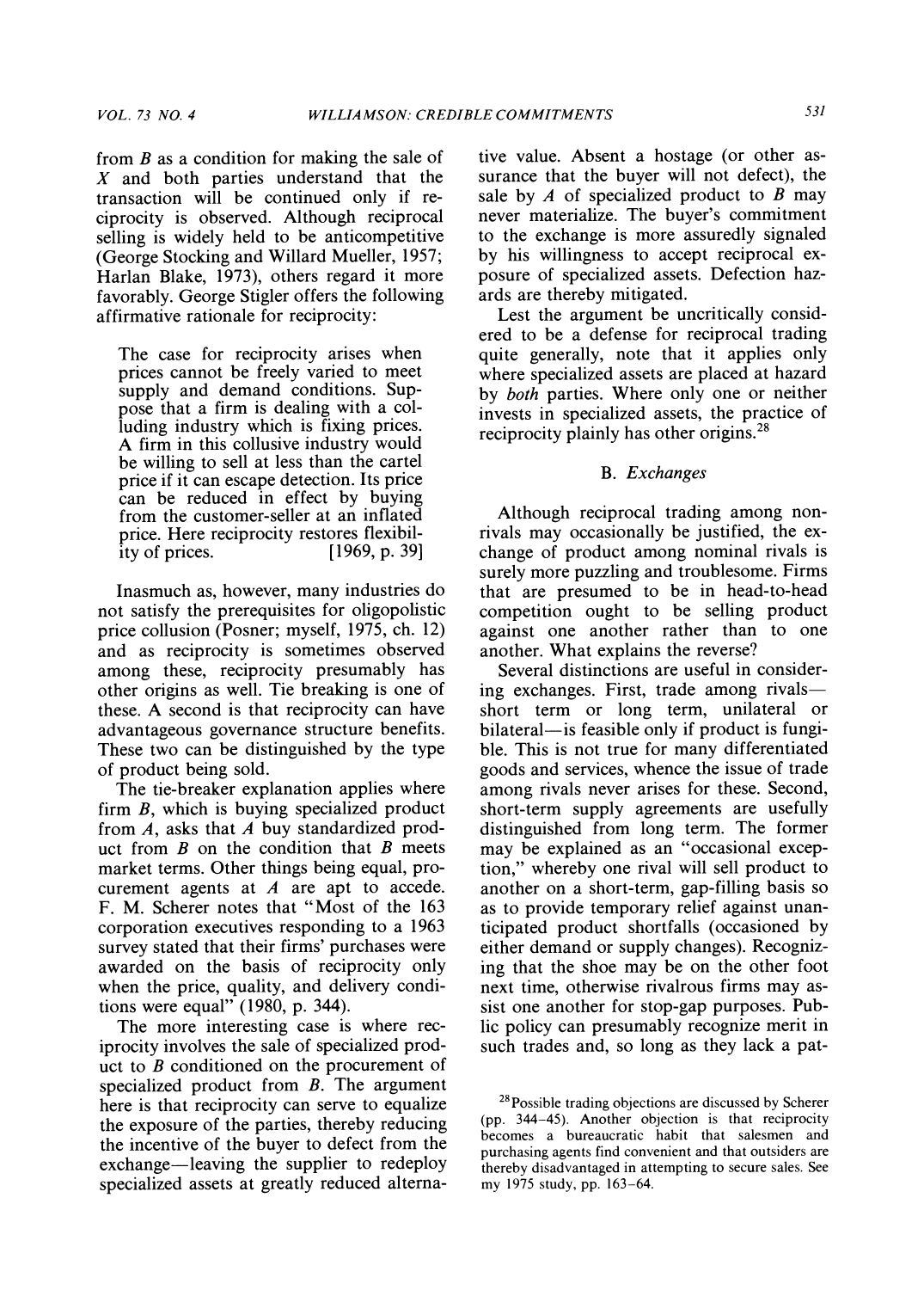**tern, hence do not give rise to a "web of interdependence," will regard these as unobjectionable. Long-term trading among rivals is, however, much less consistent with the notion of effective head-to-head rivalry. At the very least, such arrangements warrant scrutiny.** 

**Whether there are efficiency incentives for rivals to supply product to one another on a long-term basis turns initially on prospective realization of production cost savings. The realization of production cost savings through long-term trade between rivals requires that economies of scale be large in relation to the size of geographic markets and, if they are, that firm-specific reputation effects extend across geographic market boundaries. The former is obvious since, absent economies of scale, every firm would presumably supply everywhere to its own long-term needs. Where, however, scale economies are significant, each market will support only a limited number of plants of minimum efficient size.** 

**But fungibility and scale economies do not establish that gains from trade will be realized from such sales. This will obtain only if the value of (identical) product sold by rivals exceeds that sold by the local supplier. The issue here is whether valued reputation effects will go unrealized if rivals are unable to secure local product on favorable terms. Firms that possess valued reputations that extend beyond their local market to include distant markets are thus the ones for which long-term supply by rivals will be attractive.29** 

**Even supposing that fungibility, scale economy, and reputation effect conditions are satisfied, this merely establishes that unilateral long-term trade among rivals can yield economies. A justification for bilateral (exchange) agreements is not reached by these arguments. Indeed, the usual defense for exchanges-that inefficient cross-hauling will occur if every firm is required to supply everywhere to its own needs-conveniently suppresses the obvious alternative, which is not zero trade, but rather unilateral long-term**  **trade. Failure to address these matters directly and demonstrate wherein exchanges enjoy comparative institutional advantages over more standard and familiar forms of unilateral trade presumably explains the suspect or hostile attitude with which exchanges are typically regarded. The argument that emerges from this paper is that bilateral exchanges offer prospective advantages over unilateral trade if the resulting exposure of transaction specific assets effects a credible commitment without simultaneously posing expropriation hazards.** 

**The type of specific asset that is placed at hazard by unilateral long-term trade, but which a reciprocal long-term exchange agreement serves to protect, is that of a dedicated asset. Recall that dedicated assets were described as discrete additions to generalized capacity that would not be put in place but for the prospect of selling a large amount of product to a particular customer. Premature termination of the contract by the buyer would leave the supplier with a large excess of capacity that could be disposed of only at distress prices. Requiring buyers to post a bond would mitigate this hazard, but only by posing another: the supplier may contrive to expropriate the bond. More generally, the interests of the supplier in adapting efficiently to new circumstances are not fully engaged. Reciprocal trading supported by separate but concurrent investments in specific assets provides a mutual safeguard against this second class of hazards. The hostages that are thereby created have the interesting property, moreover, that they are never exchanged. Instead, each party retains possession of its dedicated assets should the contract be prematurely terminated.** 

**The usual argument that exchanges are justified because they avoid costly crosshauling does not get to these issues and, by itself, is not an adequate justification for widespread use of exchanges. Were it only that transportation cost savings were realized, unilateral trading would suffice. Indeed, petroleum firms should be expected to create a central exchange in which supplies and demands were brought into correspondence by an auctioneer. Firms would end up selling to each other only by accident in** 

**<sup>29</sup>Reputation effect valuations may be illusory or real. Those that are real take the form of customer convenience (billing, contracting) or assured knowledge of product characteristics.**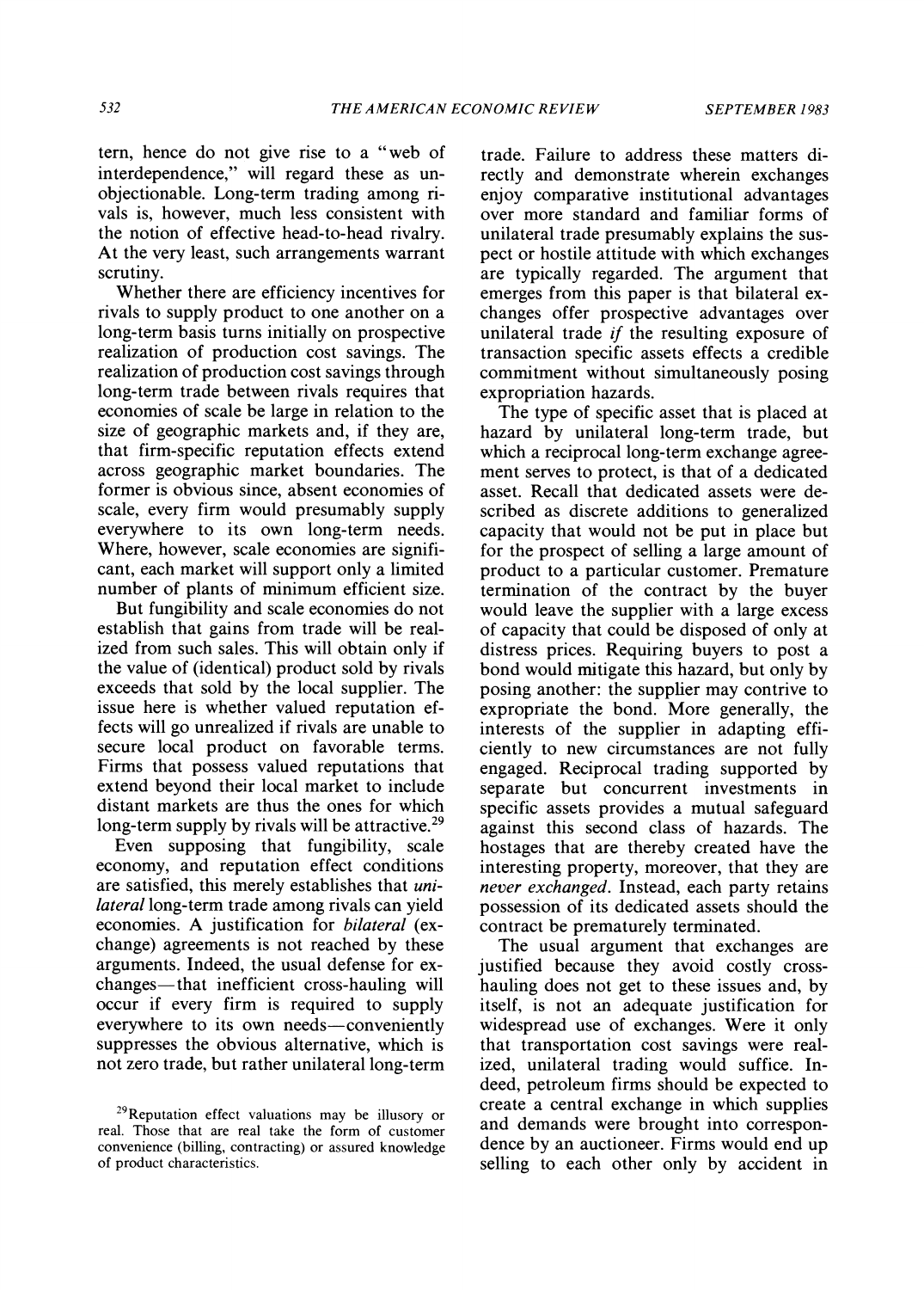**these circumstances. Where dedicated assets are exposed, however, the identity of the parties clearly matters. Trades of this kind will not go through an auction market but will be carefully negotiated between the parties. Reciprocity in these circumstances is thus a device by which the continuity of a specific trading relation is promoted with risk attenuation effects.** 

#### **VI. Petroleum Exchanges**

**"The task of linking concepts with observations demands a great deal of detailed knowledge of the realities of economic life" (Tjalling Koopmans, 1957, p. 145). The phenomenon of petroleum exchanges has puzzled economists for a long time. It routinely comes up in antitrust cases and investigations. The 1973 case brought by the United States Federal Trade Commission against the major petroleum firms maintained the view that exchanges were instrumental in maintaining a web of interdependencies among these firms, thereby helping to effect an oligopolistic outcome in an industry that was relatively unconcentrated on normal market structure criteria.30 The more recent study on The State of Competition in the Canadian Petroleum Industry likewise regards exchanges as objectionable.3' The Canadian**  Study, moreover, produces documents-con**tracts, internal company memoranda, letters, and the like-as well as deposition testimony to support its views that exchanges are devices for extending and perfecting monopoly among the leading petroleum firms. Such evidence on the details and purposes of contracting is usually confidential and hence unavailable. But detailed knowledge is clearly germane- and sometimes essential- to a microanalytic assessment of the transaction cost features of contract.** 

#### **A. The Evidence from the Canadian Study**

**Volume V of the Canadian Study deals with the refining sector. Arguments are advanced and supporting evidence is developed that interfirm supply arrangements permit the major refiners to perfect oligopolistic restrictions in the following four respects: 32 1) valuable knowledge about investment and marketing plans of rivals are disclosed by such agreements (p. 56); 2) leading firms are able to control lesser firms by exercising discretionary power through the terms of exchange (pp. 49-50); 3) competition is impaired by conditioning supply on the payment of an "entry fee" (pp. 53-54); and 4) exchange agreements impose limits on growth and supplementary supply (pp. 51-52).** 

**The first two of these fail to pass scrutiny of the most rudimentary comparative institutional kind. Thus assuming that trade between rivals is efficient and that unilateral supply agreements (if not exchange) will be permitted, the objectionable information disclosures attributed to exchanges would pre**sumably continue-since investment and **marketing plans will be unavoidably disclosed in the process. Accordingly, evaluated in comparative institutional terms, the information disclosure objection is properly regarded as an objection to long term trade of any kind. Exchanges are not uniquely culpable.** 

**The suggestion that exchanges are anticompetitive because they permit firms to realize bargaining advantages is similarly misplaced. The correct view is that firms should always be expected to realize such bargaining advantages as their positions lawfully permit. Absent a showing that exchanges are different from unilateral trades in bargaining respects, this objection is properly disregarded also.** 

**30FTC v. Exxon et al., Docket No. 8934 (1963).** 

**31Robert J. Bertrand, Q. C., Director of Investigation and Research, Combines Investigation Act, coordinated the eight-volume study, The State of Competition in the Canadian Petroleum Industry (Quebec, 1981). All references in this paper are to Vol. V, The Refining Sector. This study will hereinafter be referred to as the Canadian Study.** 

**<sup>32</sup>The Canadian Study contends that "a close examination of the interest of the [major refiners] and their actions shows that refining arrangements were meant to restrict competition. The collection of information, the intent to control lesser firms, the imposition of an 'entry fee,' the use of restrictions on downstream growth are not characteristics that would be expected normally from a competitive market" (Vol. V, p. 76).**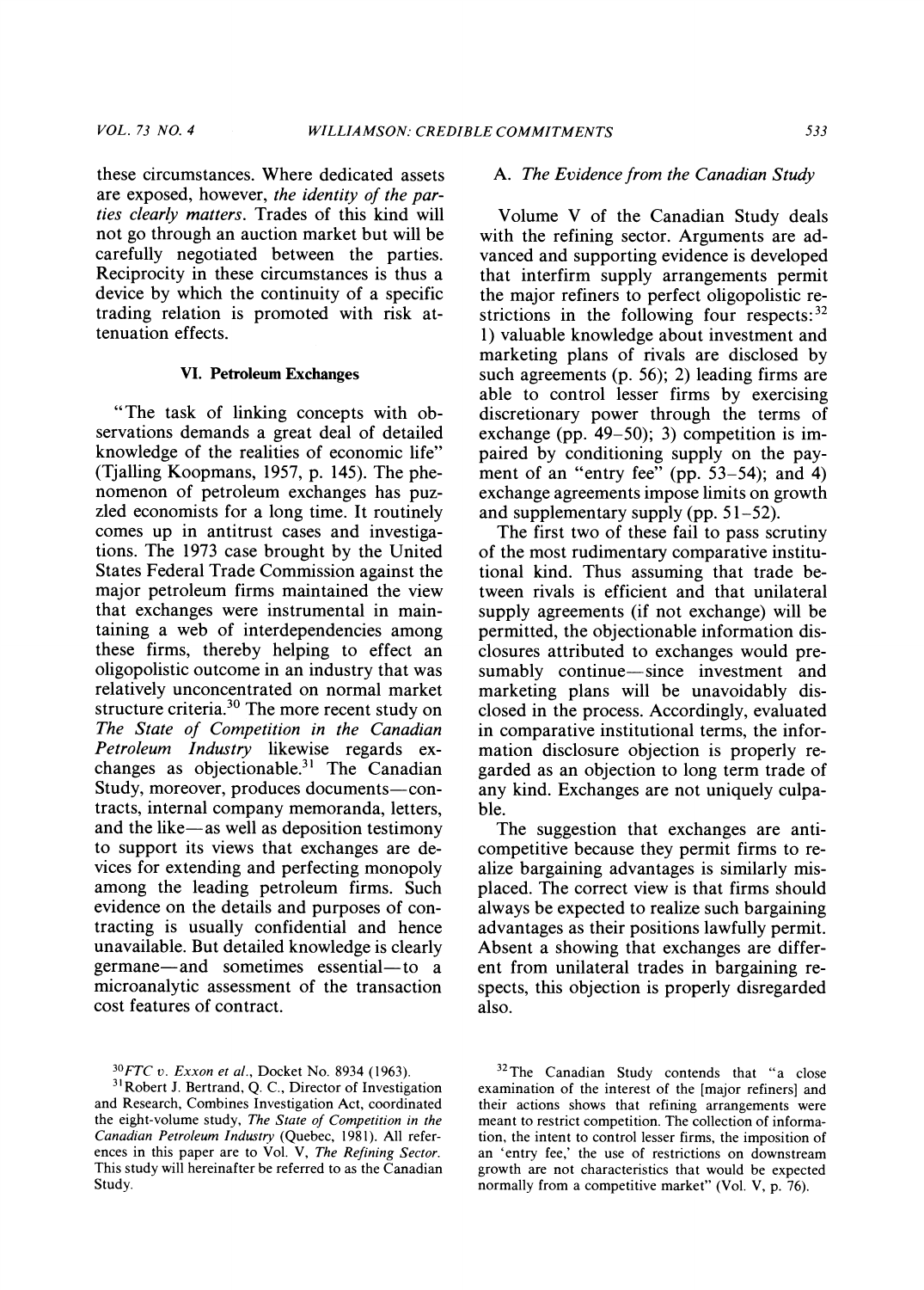**The entry fee and marketing restraint objections are more substantial, however, and warrant elaboration.** 

#### **1. Entry Fees**

**The entry fee objection to exchanges is that this has foreclosure consequences. That such fees are required as a precondition for trade, or at least the sale of product at favorable prices, is set out in the Canadian Study as follows:** 

**Evidence of an understanding that a fee relating to investment was required for acceptance into the industry can be found in the following quotation from Gulf: "We do believe that the oil industry generally, although grudgingly, will allow a participant who has paid his ante, to play the game; the ante in this game being the capital for refining, distributing and selling products" (Document #71248, undated, Gulf). The significance of the quotation lies equally in the notion that an "entry fee" was required and in the notion that the industry set the rules of the "game." The meaning of the "entry fee" as well as the rules of the "game" as understood by the industry can be found in the actual dealings between companies where the explicit mention of an "entry fee" arises. These cases demonstrate the rules that were being applied-the rules to which Gulf was referring. Companies which had not paid an "entry fee", that is, companies which had not made a sufficient investment in refining capacity or in marketing distribution facilities would either not be supplied or would be penalized in the terms of the supply agreement.** 

**[pp. 53-54, emphasis added]** 

#### **2. Marketing Restraints**

**The Canadian Study notes that exchanges were made conditional on growth and territorial restraints and regards both as objectionable. The Imperial-Shell exchange agreement, under which Imperial supplied product to Shell in the Maritimes and received product in Montreal, is cited in both connections.** 

**The agreement between Imperial and Shell, originally signed in 1963, was renegotiated in 1967. In July 1972, Imperial did this because Shell had been growing too rapidly in the Maritimes. In 1971/72, Imperial had expressed its dissatisfaction with the agreement because of Shell's marketing policies. Shell noted:** 

**"There [sic] [Imperial's] present attitude is that we have built a market with their facilities, we are aggressive and threatening them all the time, and they are not going to help and in fact get as tough as possible with us" (Document #23633, updated, Shell). [Vol. 5, p. 51]** 

**Imperial renewed the agreement with Shell only after imposing a price penalty if expansion were to exceed "normal growth rates" and furthermore stipulated that "Shell would not generally be allowed to obtain product from third party sources" to service the Maritimes (p. 52).** 

**Gulf Oil likewise took the position that rivals receiving product under exchange agreements should be restrained to normal growth: "Processing agreements (and exchange agreements) should be entered into only after considering the overall economics of the Corporation and should be geared to providing competitors with volumes required for the normal growth only."33 It furthermore sought and secured assurances that product supplied by Gulf would be used only by the recipient and would not be diverted to other regions or made available to other parties (p. 59).** 

#### **B. Interpretations**

**These practices are subject to several interpretations. One is that the entry fees and marketing restraints are both anticompetitive. A second is that efficiency purposes are arguably served, especially by the former. A third is that there are mixed effects.** 

**<sup>33</sup>The Canadian Study (p. 59) identifies the source as Document #73814, January 1972, Gulf.**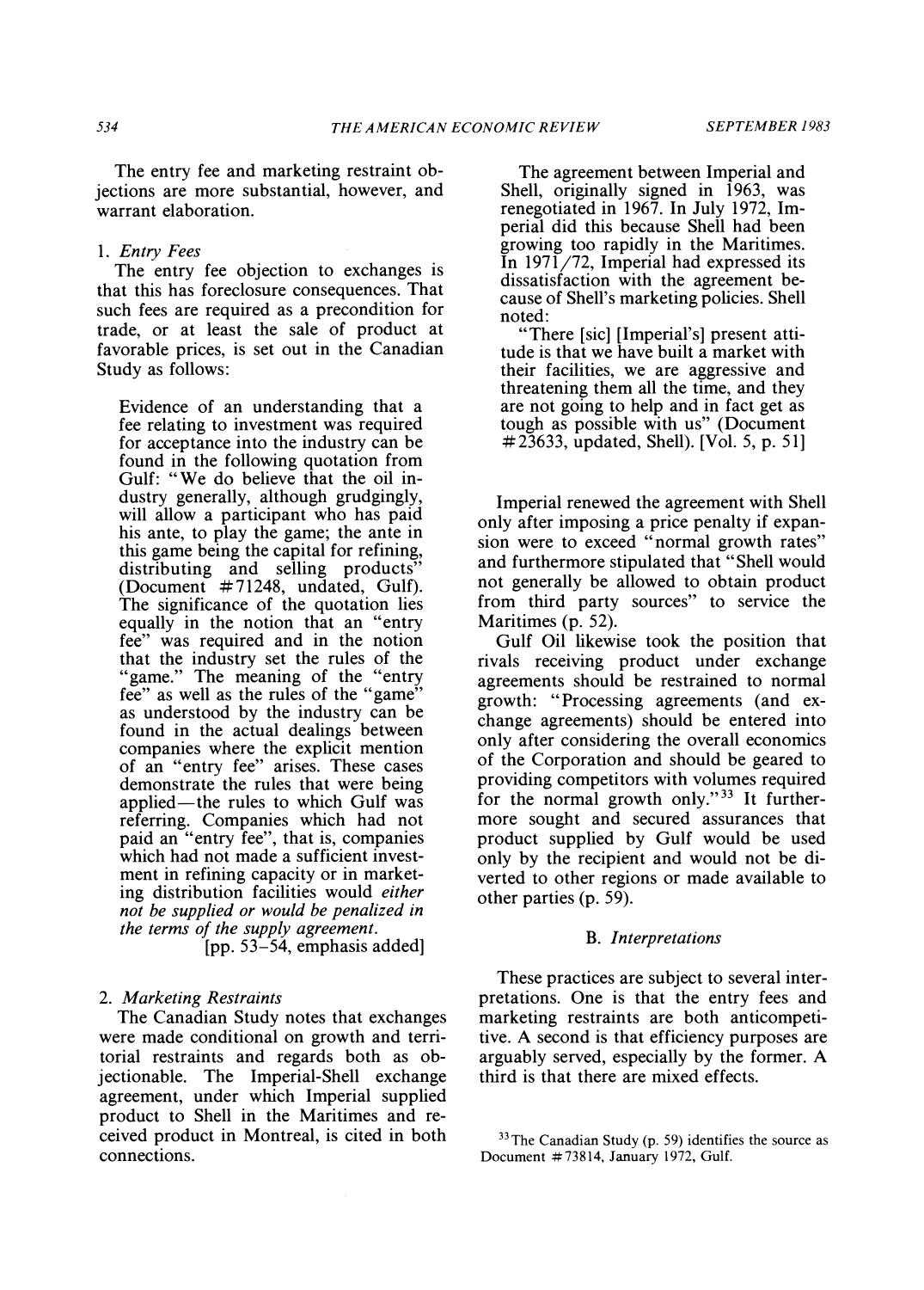## **1. The Inhospitality Tradition**

**The two polar contracting traditions for evaluating nonstandard or unfamiliar contracting practices are the common law tradition, and the antitrust or inhospitality tradition. Donald Turner makes reference to both of them in expressing his views about vertical market restrictions: "I approach territorial and customer restrictions not hospitably in the common law tradition, but inhospitably in the tradition of antitrust law." 34 Thus whereas contractual irregularities are presumed to serve affirmative economic purposes under the common law tradition, a deep suspicion of anticompetitive purposes is maintained by the antitrust (or inhospitality) tradition.** 

**The inhospitality tradition is supported by the widespread view that economic organization is technologically determined. Economies of scale and technological nonseparabilities explain the organization of economic activity within firms. All other activity is appropriately organized by market exchanges. Legitimate market transactions will be mediated entirely by price; restrictive contractual relations signal anticompetitive intent.** 

**The authors of the Canadian Study are evidently persuaded of the merits of this tradition. Long-term trade among rivals of any kind is suspect. And exchanges, which represent an irregular if not unnatural contracting form, are especially objectionable. Not only do exchanges facilitate information disclosure and permit bargaining strength, but they are used punitively against nonintegrated independents who, because they have not paid an entry fee, are denied product on parity terms. Furthermore, the marketing restraints that are associated with exchanges are patently offensive.** 

#### **2. An Efficiency Assessment**

**Unlike the inhospitality tradition, the transaction cost approach is in the common**  **law tradition. A comparative institutional orientation (Coase, 1964) is maintained. "Defects" are thus objectionable only where superior feasible alternatives can be described. Inasmuch as the information disclosure and bargaining concerns raised by the authors of the Canadian Study continue under unilateral trading, these are set aside and attention is focused on other matters.** 

**(a) Entry Fees. The entry fee issue is a matter of special interest to this paper. Long-term exchange agreements permit firms to secure product in geographic markets where own-production is not feasible because economies of scale are large in relation to their own needs. The amount of product in question may nevertheless be substantial. Firms with whom exchange agreements are reached will thus construct and maintain larger plants than they otherwise would. Specific investments in dedicated assets are made as a consequence of such agreements.** 

**Were it that supply agreements were of a unilateral kind and the buyer was unable or unwilling to offer a hostage, contracts of type II would presumably be negotiated**whence the trading price would be  $\bar{p} = v_2 + v_1$  $k/(1 - \bar{p})$ . If, instead, the contract is ex**tended to include bilateral rather than unilateral trade, the contract is converted to one of type III. Although exchange agreements stipulate the physical flows of product, the effective** price is  $\hat{p} = v_2 + k$ , which is less than  $\bar{p}$ . Moreover, the parties have the incen**tive to exchange product so long as realized**  demand price in both regions exceeds  $v_2$ <sup>35</sup> **which is the marginal cost supply criterion. Assuming that demands in the two regions are highly correlated, the parties will normally reach common decisions on the desirability of trade.36** 

**<sup>34</sup>The quotation is attributed to Turner by Stanley Robinson, 1968, N.Y. State Bar Association, Antitrust Symposium, p. 29.** 

**<sup>35</sup>This assumes common costs, which condition will normally be approximated in exchanges of product between firms within a single country where factor prices are very similar.** 

**<sup>36</sup>The possibility that the contract will drift out of alignment nevertheless needs to be recognized. Should one of the firms in an exchange agreement operate much closer to its capacity limits than the other, the latter party would incur much higher costs of termination than would the former. Recognition of this may explain**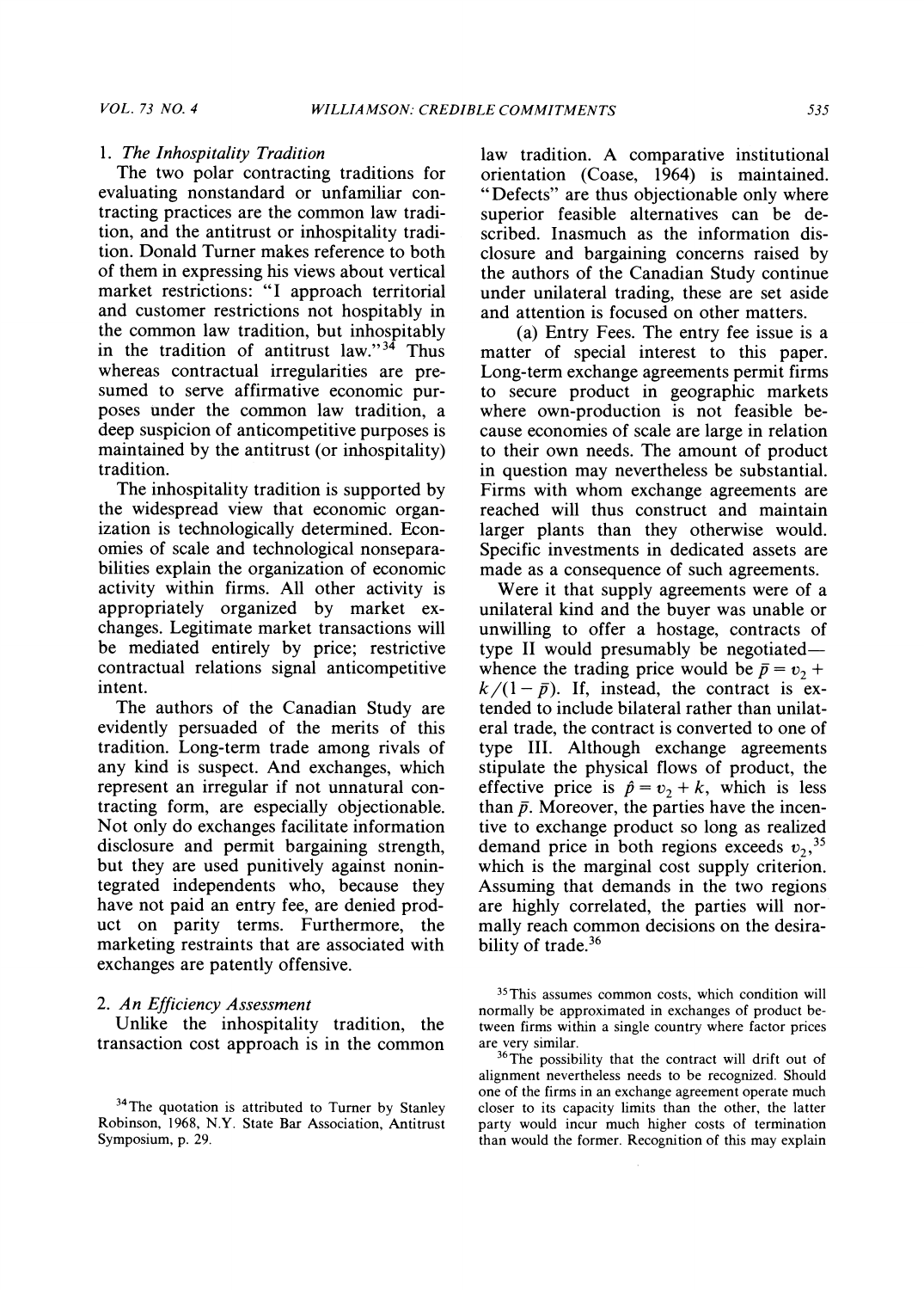**(b) Marketing Restraints. The supply and growth restraints discussed by the Canadian Study can be looked at in three ways. First, these can be viewed as a means by which to protect the exchange agreement against unilateral defection. Second, such restraints may serve strategic market division purposes. Third, restraints may serve to regularize markets. These are not mutually exclusive.** 

**Only the first of these purposes is consonant with an efficiency interpretation. The argument here is that marketing restraints help to preserve symmetrical incentives. Such symmetry could be upset if one of the firms were to receive product in its deficit region from third parties. Such a firm might then be in a position to play one supplier off against the other. Or symmetry could be placed under strain if one party were to receive product from the other such that it began to grow**  "in excess of normal"-in which event it **might be prepared to construct its own plant and scuttle the exchange agreement. Marketing restraints which help to forestall such outcomes encourage parties to participate in exchanges that might otherwise be unacceptable.** 

#### **3. A Mixed View**

**Monopoly explanations are commonly advanced when economists, lawyers, or other interested observers come across contractual practices that they do not understand. Inasmuch as "we are very ignorant [in this field], the number of ununderstandable prac-** **tices tends to be very large, and the reliance on a monopoly explanation frequent" (Coase, 1972, p. 67). A rebuttable presumption that nonstandard contracting practices are serving affirmative economic purposes, rather than monopoly purpose, would arguably serve antitrust law and economics better than the inhospitality presumption which, until recently, has prevailed.37** 

**The presumption that exchanges have efficiency purposes could be challenged on any or all of three grounds. First, it might be argued that exchanges are merely a clever device by which to deny product to nonintegrated rivals. Refusals to sell to non**integrated firms on  $\bar{p}$  terms would support **this contention. (It is plainly unrealistic, however, for buyers that have not made credible commitments to expect to receive**  product at  $\hat{p}$ .) Second, the market in question **could be shown to have troublesome structural properties. The issue here is whether the requisite preconditions for market power -mainly high concentration coupled with**  high barriers to entry<sup>38</sup> — are satisfied. A **third would be that the preconditions for efficiency are not satisfied. Factors favorable to the efficiency interpretation are the following: the exchange should be of a longterm kind; the amount of product exchanged should represent a significant fraction of plant capacity; and economies of plant scale should be large in relation to the amount of product traded. Exchanges for a small quantity of product where economies of scale are insubstantial are much more problematic.** 

**To be sure, exchanges might simultaneously service efficiency and anticompeti-**

**why "during the renegotiation of a reciprocal purchase/ sale agreement covering Montreal and the Maritimes," Shell noted that Imperial advised them that "they were not satisfied with the extent of Shell's investment in the Maritimes" (p. 54). In addition to the investment in refining in Montreal, which Shell interpreted as an investment "by exchange" in the Maritimes, Imperial wanted Shell to make direct investment in a Maritime distribution network (p. 54). Shell observed in this connection that although it had made no significant investment of its own in the Maritimes, "we have invested in Montreal and by exchange invested in the Maritimes so we have paid an entrance fee, although we have not paid for distribution network." The Canadian Study (p. 54) identifies the source as Document #23633, updated, Shell.** 

**<sup>37</sup>To be sure, this is an oversimplification. Antitrust, has been loath to declare contractual constraints to be per se illegal. It came perilously close to taking this step in U.S. v. Arnold Schwinn & Co., 388 U.S. 365 (1967), however. The prevailing enforcement view toward contractual restraints in the 1960's is accurately characterized as inhospitable.** 

**<sup>38</sup>There is growing agreement that the structural preconditions that must be satisfied before claims of strategic anticompetitive behavior are seriously entertained are very high concentration coupled with barriers to entry (my 1977 article, pp. 292-93; P. L. Joskow and A. K. Klevorick, 1979, pp. 225-31; Janusz Ordover and Robert Willig, 1981, pp. 307-08).**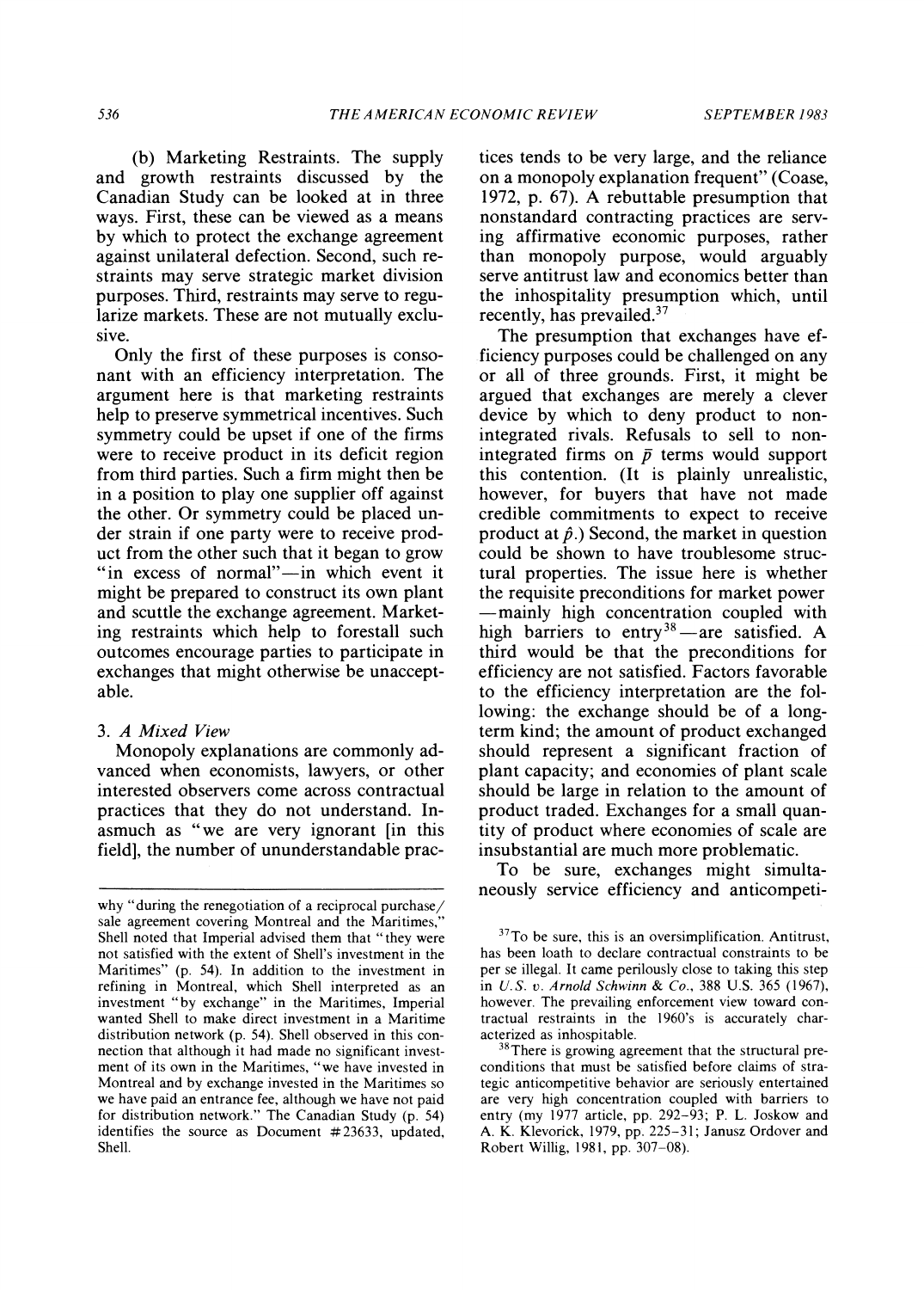**tive purposes. Here as elsewhere, where tradeoffs are posed, they need to be evaluated.** 

#### **VII. Concluding Remarks**

**The study of contract in both law and economics has mainly emphasized legal rules and technicalities. Such an orientation is supported by the implicit assumption that the courts "work well." Whether they work well or poorly, however, requires a comparative institutional assessment. There is growing awareness that the (comparative) limitations of the courts are more severe than the legal centralism tradition admits.** 

**The severity of these limitations is not uniform but varies with the circumstances. A discriminating approach to the study of contract will necessarily make provision for this. Specifically, if different transactions have different governance needs, these will be expressly recognized. Accordingly, the study of contract is appropriately extended from legal rules to include an assessment of alternative governance structures, of which the courts are only one. Of special interest in this connection is the use of bilateral governance structures (private ordering) to implement nonstandard contracts where the adaptation and continuity needs of the parties are especially great.** 

**This paper is an effort to deepen the understanding of private ordering. The central points are these:** 

**1) Hostages: Contrary to the prevailing view that hostages are a quaint concept with little or no practical importance to contemporary contracting, the use of hostages to support exchange is widespread and economically important. But hostage creation is only part of the story. Expropriation hazards and prospective maladaptation conditions also need to be considered. Complex governance structures, of which reciprocal trading is one, arise in response to such conditions.** 

**2) Asset Specificity: The organization of economic activity is massively influenced by the degree to which the transactions under examination are supported by assets that are specific to the parties. This paper 1) reaf-**

**firms the basic proposition that governance structures need to be matched to the underlying attributes of transactions in a discriminating way if the efficiency purposes of economic organization are to be realized, 2) extends the scope of asset specificity to include dedicated assets, and 3) establishes that, as between two buyers, one of whom posts a hostage in support of specific asset investments by suppliers while the other does not, suppliers will offer better terms to the former, ceteris paribus.** 

**3) Microanalytics: The relevant unit of analysis for studying exchange relations of the kinds discussed in this article is the transaction. Assessing transactions and assigning them to governance structures in a discriminating (mainly transaction cost economizing) way requires much more microanalytic knowledge of economic activity and organization than is customary within economics. Empirical work will necessarily reflect this.39 Price and quantity of course remain relevant, but the contractual devices by which prices are made to track costs, the manner in which adaptations are effected, and the safeguards that are provided are not only germane but are sometimes decisive.** 

**4) Contracting in its Entirety: Not every transaction poses defection hazards, and it may not be possible to safeguard all that do. Where the potential hazards that beset contracts are evident to the parties from the outset, however, studies of contracts and of contracting institutions arguably start "at the beginning." This has ramifications for assessing the importance of the prisoners' dilemma and for understanding the administration of justice.** 

**(a) Prisoners' Dilemma: The benefits of cooperation notwithstanding, the achievement of cooperation is widely thought to be frustrated by the relentless logic of the prisoners' dilemma. To be sure, it has always been evident that defection can be deterred if payoffs are appropriately altered. But this stratagem is held to be infeasible or is other-**

**<sup>39</sup>Examples of microanalytic studies of contract include myself (1976), Thomas Palay (1981), Goldberg and Erickson (1982), and Scott Masten (1982).**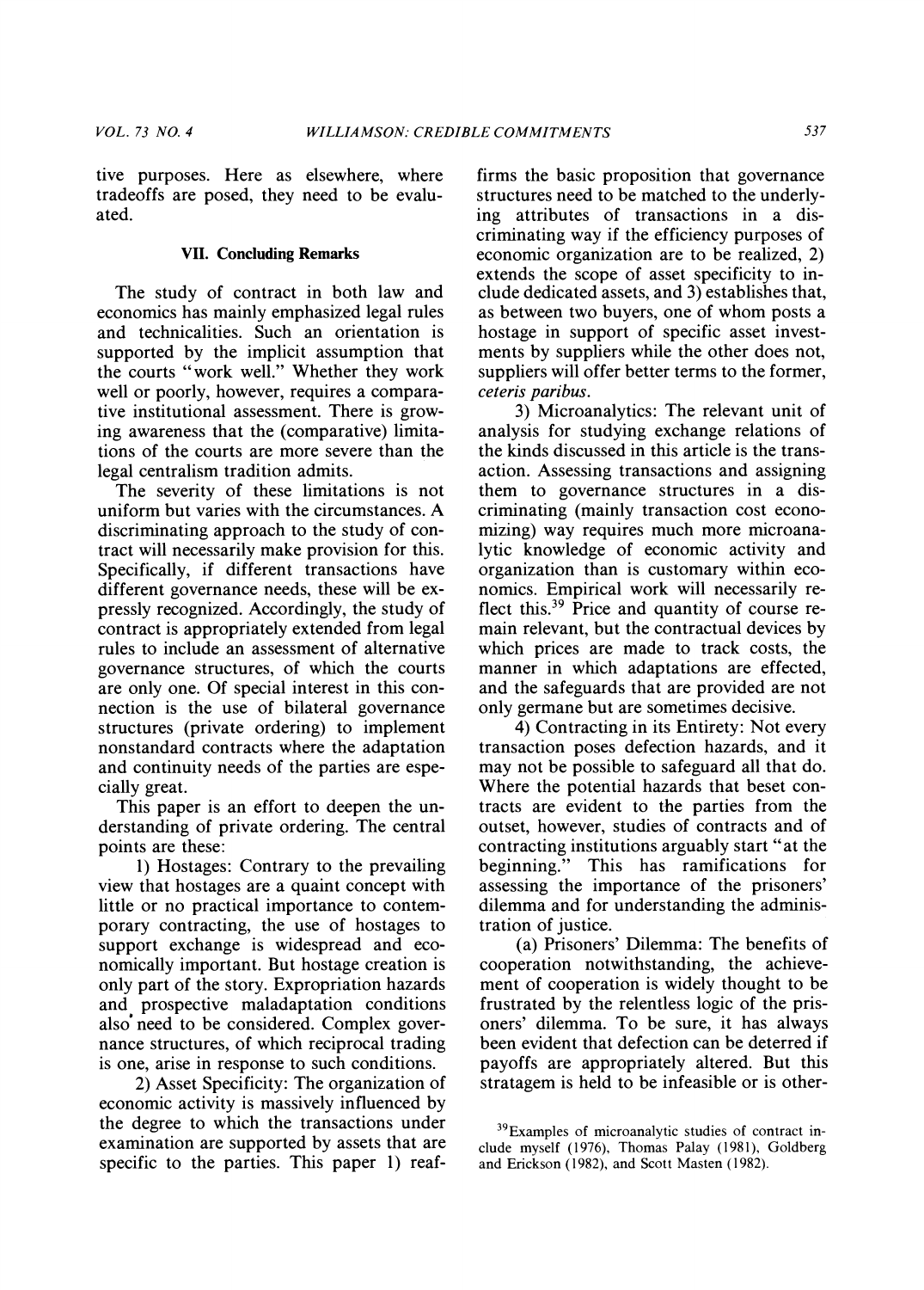wise dismissed-on which account the di**lemma persists or appeal is made to "exogenous norms of cooperative behavior [that are] adhered to by the actors" (Albert Hirschman, 1982, p. 1470). I submit that the feasibility of crafting superior ex ante incentive structures warrants more attention. A leading reason for its neglect is because the study of the institutions of contract has occupied such a low place on the research agenda. Subtle incentive features that are incorporated in nonstandard contracting practices have gone undetected as a consequence of this nonchalance-on which account the practical significance of the prisoners' dilemma to the study of exchange has been vastly exaggerated.** 

**(b) Justice: The notion that hostages are demanded as a condition for supplying product on favorable terms has the appearance of an arbitrary exercise of power: the stronger party "demands" a hostage from the weaker, who accedes it because it has no other choice. In fact, a comparative institutional assessment of contractual alternatives discloses that efficiency purposes are often served by hostages and that it is in the mutual interest of the parties to achieve this result. Not only can producers be induced to invest in the most efficient technology, but buyers can be induced to take delivery whenever demand realizations exceed marginal cost. More generally, contracts need to be examined in their entirety, with special attention to their governance features. Principles of justice or competition that look at the relation between the parties at the execution stage without examining the ex ante bargaining relation are at best incomplete and are frequently mistaken.40 Parties to a contract should not ex-**

**<sup>40</sup>Robert Nozick's views on justice are apposite: "whether a distribution is just depends upon how it came about. In contrast, current-time-slice principles of justice hold that the justice of a distribution is determined by how things are distributed (who has what)" (1975, p. 153). What he refers to as the current-time-slice approach to justice neglects ex ante bargaining and evaluates justice in terms of outcomes alone. Upon realization that justice is administered in this way, initial bargains will be struck on different terms than they would if the parties were given assurance that the com-** **pect to have their cake (low price) and eat it too (no hostage).** 

## **REFERENCES**

- **Arrow, Kenneth J., "Control in Large Organization," Management Science, September 1963, 10, 397-408.** 
	- **, Limits of Organization, New York: W. W. Norton, 1974.**
- **Blake, Harlan M., " Conglomerate Mergers and the Antitrust Laws," Columbia Law Review, March 1973, 73, 555-92.**
- **Brockman, Rosser H., "Commercial Contract Law in Late Nineteenth Century Taiwan," in Jerome Alan Cohen et al., eds., Essays on China's Legal Tradition, Princeton: Princeton University Press, 1980, 76-136.**
- **Clarkson, Kenneth W., Miller, Roger L. and Muris, Timothy J., "Liquidated Damages v. Penalties," Wisconsin Law Review, 1978, 351-90.**
- **Coase, Ronald H., "The Nature of the Firm," Economica, November 1937, 4, 386-405; reprinted in George J. Stigler and Kenneth E. Boulding, eds., Readings in Price Theory, Homewood: Richard D. Irwin, 1952.**
- **, "The Regulated Industries: Discussion," American Economic Review Proceedings, May 1964, 54, 194-97.**
- **, "Industrial Organization: A Proposal for Research," in Victor R. Fuchs, ed., Policy Issues and Research Opportunities in Industrial Organization, Vol. 3, New York: National Bureau of Economic Research, 1972, 59-73.**
- **Diamond, Peter A. and Maskin, Eric, "An Equilibrium Analysis of Search and Breach of Contract," Bell Journal of Economics, Spring 1979, 10, 282-316.**
- **Dixit, Avinash, "A Model of Duopoly Suggesting a Theory of Entry Barriers," Bell Journal of Economics, Spring 1979, 10, 20-32.**

**plete contract would be subject to review in evaluating the merits of a contracting relation. Two difficult issues nevertheless remain if the comprehensive bargain orientation to justice is adopted: the initial distribution of resources; and the competence of the parties to evaluate complex contracts. The relative importance of these varies with the circumstances.**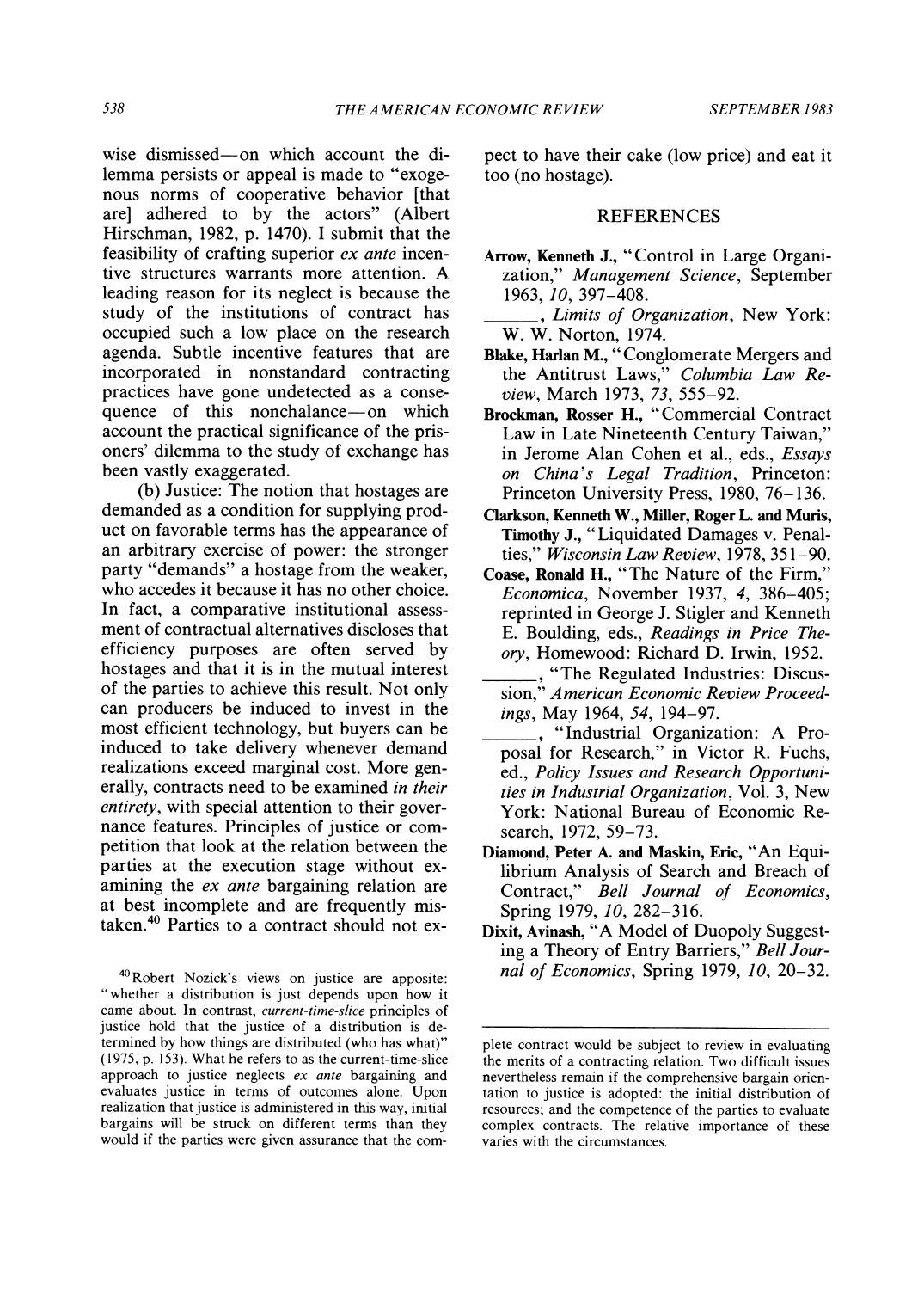- **, "Recent Developments in Oligopoly Theory," American Economic Review Proceedings, May 1982, 72, 12-17.**
- **Eaton, B. Curtis and Lipsey, Richard G., " Capital, Commitment, and Entry Equilibrium," Bell Journal of Economics, Autumn 1981, 12, 593-604.**
- **Fama, Eugene F. and Jensen, Michael C., "Separation of Ownership and Control," Journal of Law and Economics, June 1983, 26.**
- **Fuller, Lon L., "Collective Bargaining and the Arbitrator," Wisconsin Law Review, January 1963, 3-46.**
- **Galanter, Marc, "Justice in Many Rooms: Courts, Private Ordering, and Indigenous Law," Journal of Legal Pluralism, No. 19, 1981, 1-47.**
- **Goldberg, Jeffrey, "A Theoretical and Econometric Analysis of Franchising," draft, doctoral dissertation, University of Pennsylvania, 1982.**
- **Goldberg, Victor P., "Regulation and Administered Contracts," Bell Journal of Economics, Autumn 1976, 7, 426-48.**
- **and Erickson, John E., "Long-Term Contracts for Petroleum Coke," Department of Economics Working Paper Series No. 206, University of California-Davis, September 1982.**
- **Grossman, Sanford J. and Hart, Oliver D., " Corporate Financial Structure and Managerial Incentives," in John J. McCall, ed., The Economics of Information, Chicago: University of Chicago Press, 1982, 107-40.**
- **Hirschman, Albert, "Rival Interpretations of Market Society: Civilizing, Destructive, or Feeble?," Journal of Economic Literature, December 1982, 20, 1463-84.** 
	- Hurwicz, Leonid, "On Informationally De**centralized Systems," in C. B. McGuire and R. Radner, eds., Decision and Organization, Amsterdam: North-Holland 1972, 297-336.** 
		- **, "The Design of Mechanisms for Resource Allocation," American Economic Review Proceedings, May 1973, 63, 1-30.**
	- **Jensen, Michael and Meckling, William, "Theory of the Firm: Managerial Behavior, Agency Costs, and Capital Structure," Journal of Financial Economics, October 1976, 3, 305-60.**
- **Joskow, P. L. and Klevorick, A. K., "A Framework for Analyzing Predatory Pricing Policy," Yale Law Journal, December 1979, 89, 213-70.**
- **Klein, Benjamin, "Transaction Cost Determinants of 'Unfair' Contractual Relations," American Economic Review Proceedings, May 1980, 70, 356-62.** 
	- **, Crawford, R. A. and Alchian, A. A., Vertical Integration, Appropriable Rents, and the Competitive Contracting Process," Journal of Law and Economics, October 1978, 21, 297-326.**
	- **and Leffler, K. B., "The Role of Market Forces in Assuring Contractual Performance," Journal of Political Economy, August 1981, 89, 615-41.**
	- **Koopmans, Tjalling C., Three Essays on the State of Economic Science, New York: Mc-Graw-Hill, 1957.**
	- **Kreps, David M. and Wilson, Robert, "Reputation and Imperfect Information," Journal of Economic Theory, August 1982, 27, 253-79.**
	- Llewellyn, Karl N., "What Price Contract?-**An Essay in Perspective," Yale Law Journal, May 1931, 40, 704-5 1.**
	- **Macaulay, Stewart, "Non-Contractual Relations in Business," American Sociological Review, February 1963, 28, 55-70.**
	- Macneil, Ian R., "The Many Futures of Con**tract," University of California Law Review, May 1974, 67, 691-816.**
	- **Masten, Scott, "Transaction Costs, Institutional Choice, and the Theory of the Firm," unpublished doctoral dissertation, University of Pennsylvania, 1982.**
	- **Milgrom, Paul and John Roberts, "Predation, Reputation, and Entry Deterrence," Journal of Economic Theory, August 1982, 27, 280-312.**
	- **Mnookin, Robert H. and Kornhauser, Lewis, "Bargaining in the Shadow of the Law: The Case of Divorce," Yale Law Journal, March 1979, 88, 950-97.**
	- **Nelson, Richard R. and Winter, Sidney G., An Evolutionary Theory of Economic Change, Cambridge: Harvard University Press, 1982.**
	- **Nozick, Robert, Anarchy, State, and Utopia, New York: Basic Books, 1975.**